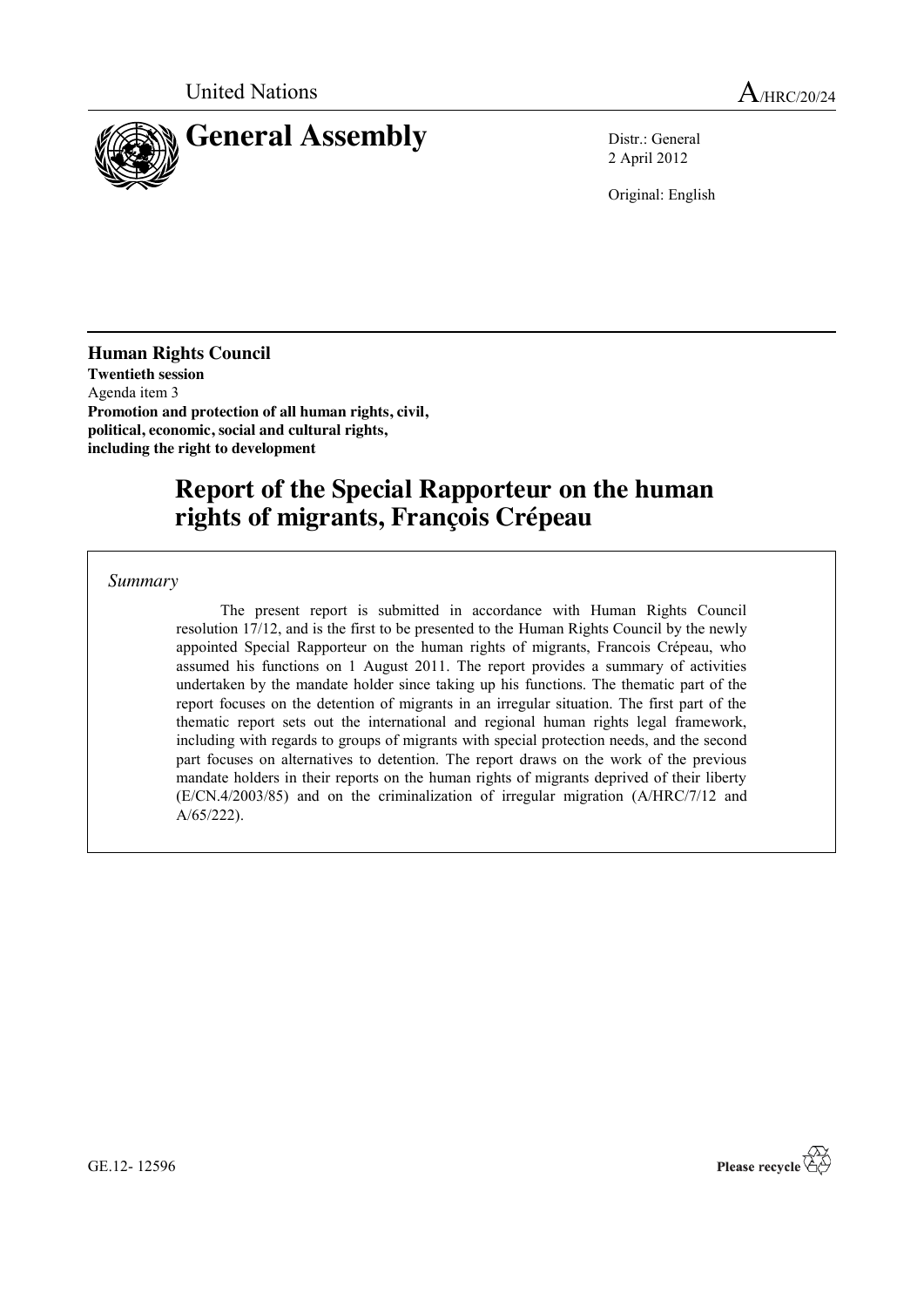## **A/HRC/20/24**

## Contents

| ບ⊥⊥ບ |             |  |            |               |
|------|-------------|--|------------|---------------|
|      |             |  | Paragraphs | Page          |
| Ι.   |             |  | $1 - 4$    | $\mathcal{E}$ |
|      | А.          |  | $1 - 2$    | $\mathcal{E}$ |
|      | B.          |  | 3          | $\mathcal{E}$ |
|      |             |  | 4          | 3             |
| П.   |             |  | $5 - 67$   | $\mathcal{E}$ |
|      | $A_{\cdot}$ |  | $5 - 47$   | $\mathcal{E}$ |
|      | B.          |  | $48 - 67$  | 13            |
| III. |             |  | 68–78      | 17            |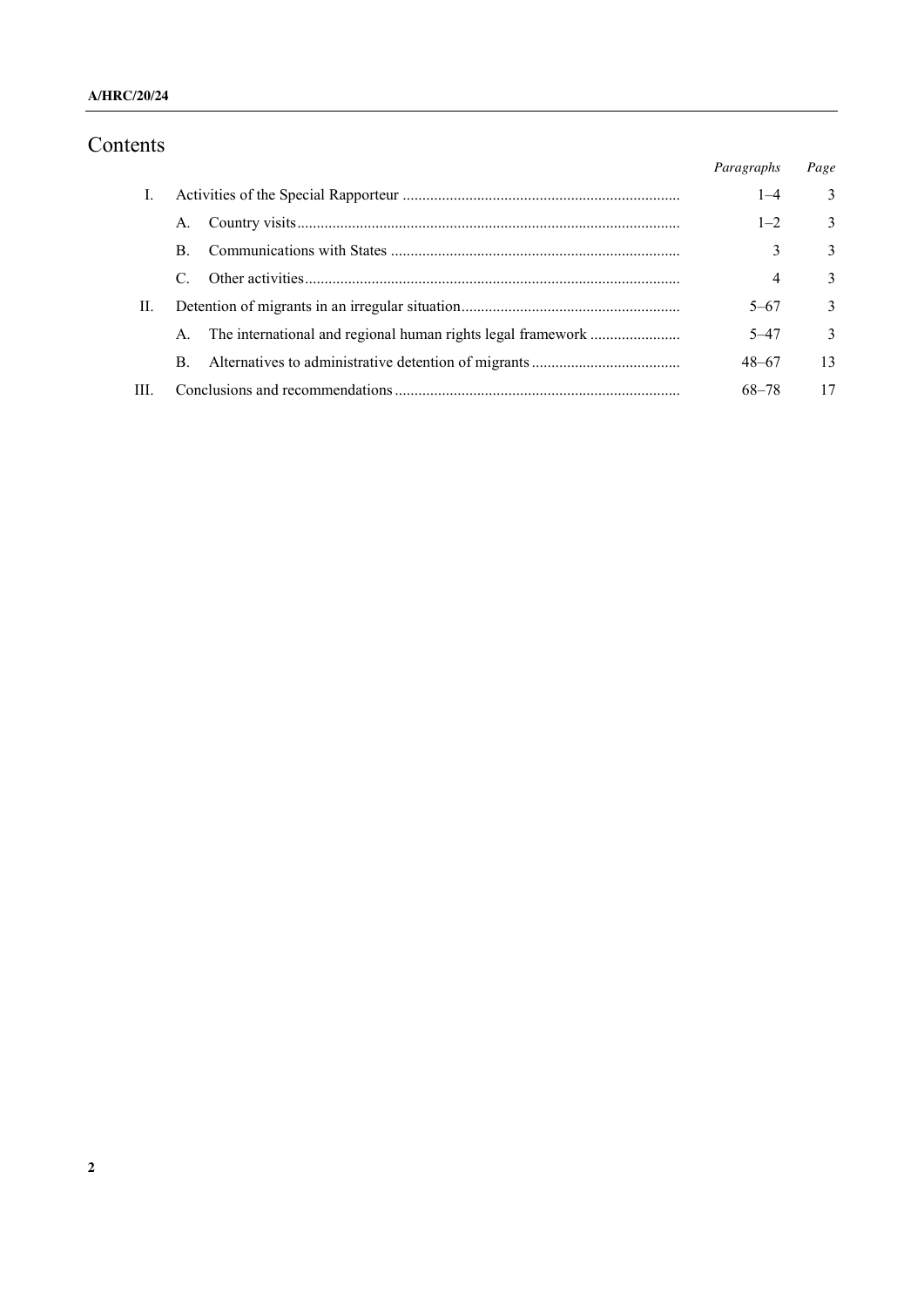## **I. Activities of the Special Rapporteur**

## **A. Country visits**

1. During the period under review, the Special Rapporteur undertook one country visit, to Albania, from 5 to 13 December 2011.

2. In 2012 and 2013, the Special Rapporteur will focus on the European-Mediterranean region and specifically on the management of the external borders of the European Union. During the year, he plans to undertake country visits to Greece, Italy, Tunisia and Turkey.

## **B. Communications with States**

3. Since he took up his mandate on 1 August 2011, the Special Rapporteur has sent 12 communications. He thanks all the Governments that responded to his communications for their collaboration and reminds Governments that have not yet responded to do so and address all the concerns raised in each communication.

## **C. Other activities**

4. During the reporting period, the Special Rapporteur attended various international events. He gave an oral statement to the General Assembly in New York on 21 October 2011. From 8 to 10 November 2011, he participated in an Expert Meeting on Refugees and Asylum-Seekers in Distress at Sea in Djibouti, organized by the Office of the United Nations High Commissioner for Refugees (UNHCR). From 29 November to 2 December 2011, he attended the Global Forum on Migration and Development in Geneva and its side events on its margins. He attended the Tenth Coordination Meeting on International Migration and Development in New York on 9 and 10 February 2012. On 22 and 23 March 2012, he participated in an expert consultation on human rights at international borders, organized in Geneva by the Office of the United Nations High Commissioner for Human Rights (OHCHR).

## **II. Detention of migrants in an irregular situation**

## **A. The international and regional human rights legal framework**

#### **1. The right to liberty and security of person**

5. The Universal Declaration of Human Rights guarantees to "everyone", including migrants in an irregular situation, the right to life, liberty and the security of person (art. 3) and provides that "no one" shall be subjected to arbitrary arrest, detention or exile (art. 9). Article 9, paragraph 1, of the International Covenant on Civil and Political Rights provides that everyone has the right to liberty and security of person, no one shall be subjected to arbitrary arrest or detention and no one shall be deprived of his liberty except on such grounds and in accordance with such procedure as are established by law. The Human Rights Committee, which monitors the implementation of the Covenant, in its general comment No. 8 (1982) on right to liberty and security of persons stated that this provision is applicable to all deprivations of liberty, including immigration control. The International Convention on the Protection of the Rights of All Migrant Workers and Members of Their Families also protects the right to liberty and security of person and provides all migrant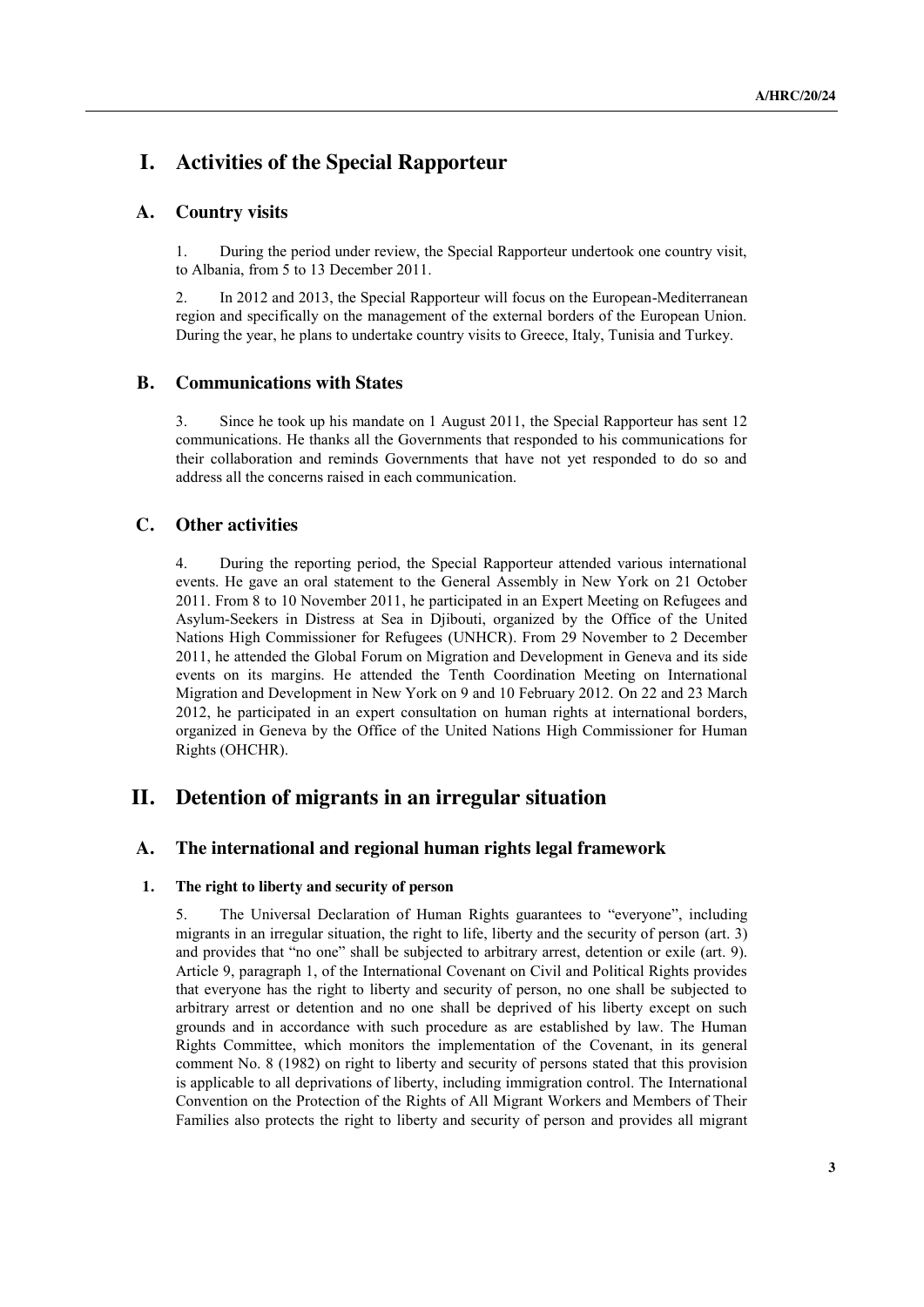workers regardless of their status with the right not be subjected individually or collectively to arbitrary arrest or detention and the right not be deprived of liberty except on such grounds and in accordance with such procedures as are established by law (art. 16, paras. 1 and 4).

6. The fact that a person is irregularly in the territory of a State does not imply that he or she is not protected by international human rights standards. In its general comment No. 31 (2004) on the nature of the general legal obligation imposed on States parties to the Covenant, the Human Rights Committee stated that "the enjoyment of Covenant rights is not limited to citizens of States Parties but must also be available to all individuals, regardless of nationality or statelessness, such as asylum seekers, refugees, migrant workers and other persons, who may find themselves in the territory or subject to the jurisdiction of the State Party."

7. At the regional level, the right to liberty and security of person is protected by article 6 of the African Charter on Human and Peoples' Rights, article 7 of the American Convention on Human Rights, article 14 of the Arab Charter on Human Rights and article 5 of the European Convention for the Protection of Human Rights and Fundamental Freedoms.

#### **2. Exceptional grounds for administrative detention of migrants**

8. The Special Rapporteur has noted that States use a wide range of reasons to justify the detention of migrants and some States see irregular migration as a national security problem or a criminal issue, and neglect the human rights issues at stake. Different categories of migrants may be subjected to detention, including migrants who are undocumented or in an irregular situation, asylum-seekers awaiting the outcome of their asylum application and failed asylum-seekers awaiting removal. The Special Rapporteur would like to emphasize that there is no empirical evidence that detention deters irregular migration or discourages persons from seeking asylum. Despite increasingly tough detention policies being introduced over the past 20 years in countries around the world, the number of irregular arrivals has not decreased. This may be due, inter alia, to the fact that migrants possibly see detention as an inevitable part of their journey.

9. In order not to violate the right to liberty and security of person and to protect against arbitrariness, detention of migrants must be prescribed by law and necessary, reasonable and proportional to the objectives to be achieved. Legitimate objectives for detention are the same for migrants as they are for anyone else: when someone presents a risk of absconding from future legal proceedings or administrative processes or when someone presents a danger to their own or public security.

10. Security detention poses particular risks to migrants, who may end up in prolonged or even indefinite detention justified by vague criteria. The Special Rapporteur would like to stress that detention for security purposes may only be imposed after conducting an individual assessment in each case, for the shortest time possible, and in compliance with all procedural safeguards.

11. The International Covenant on Civil and Political Rights does not contain an exhaustive list of accepted grounds for detention, meaning that an assessment must be made on a case-by-case basis. The Human Rights Committee held in communication No. 560/1993, paragraph 9.2, that "the notion of 'arbitrariness' must not be equated with 'against the law', but be interpreted more broadly to include such elements as inappropriateness and injustice. Furthermore, remand in custody could be considered arbitrary if it is not necessary in all the circumstances of the case, for example to prevent flight or interference with evidence: the element of proportionality becomes relevant in this context".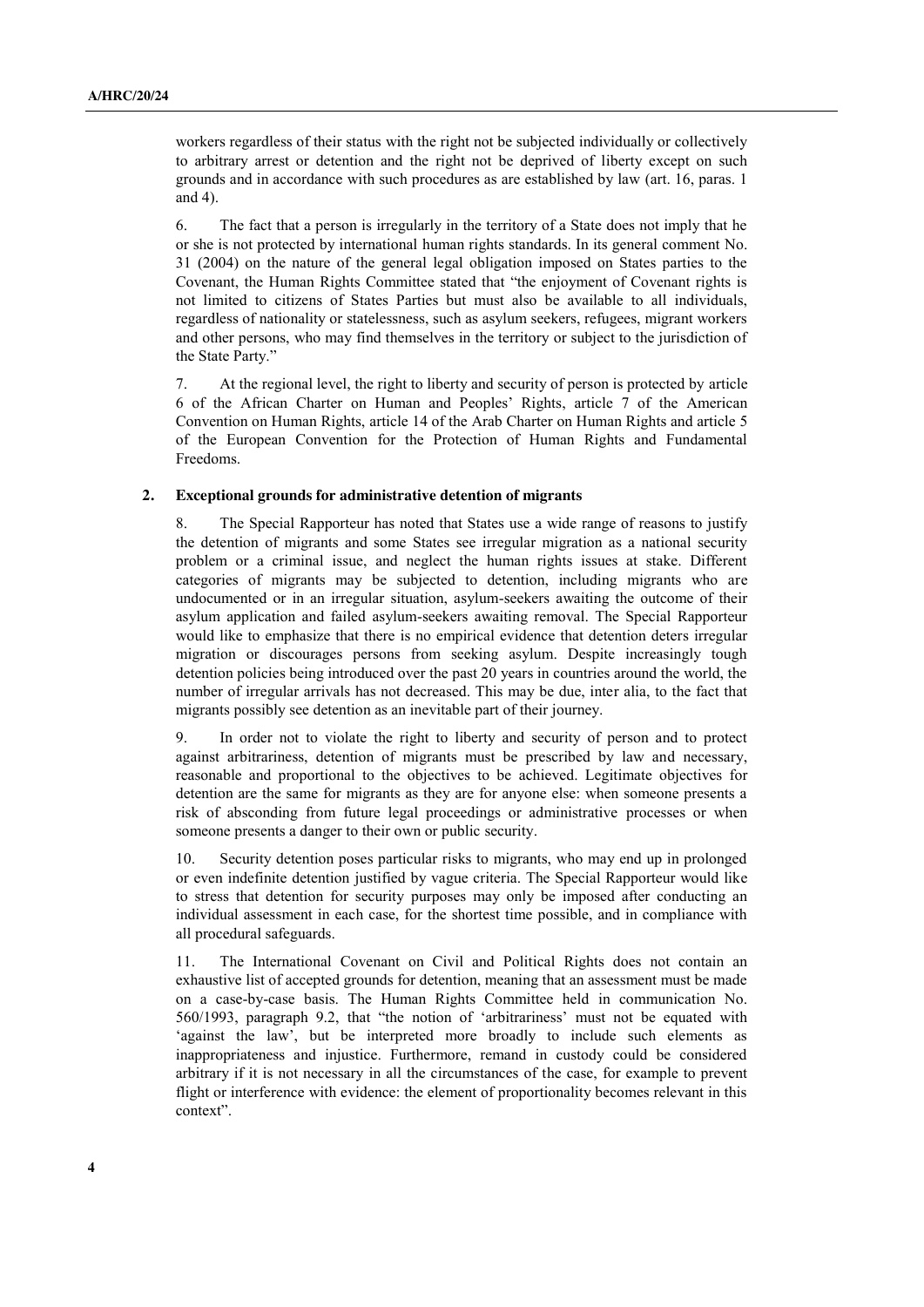12. Unlike the Covenant, the European Convention on Human Rights provides an exhaustive list of the situations in which detention may be permitted. Article 5, paragraph 1 (f), states that detention of migrants is only permitted in two specific situations: "the lawful arrest or detention of a person to prevent his effecting an unauthorised entry into the country or of a person against whom action is being taken with a view to deportation or extradition". In the case *Vasileva v. Denmark*, the European Court of Human Rights noted that the list of exceptions to the right to liberty secured in article 5, paragraph 1, "is an exhaustive one and only a narrow interpretation of those exceptions is consistent with the aim of that provision, namely to ensure that no one is arbitrarily deprived of his liberty".

### **3. Criminalization of migration**

13. The Special Rapporteur notes with concern that irregular entry and stay is considered a criminal offence in some countries. He wishes to stress that irregular entry or stay should never be considered criminal offences: they are not per se crimes against persons, property or national security. It is important to emphasize that irregular migrants are not criminals per se and should not be treated as such. The Working Group on Arbitrary Detention has held that "criminalizing illegal entry into a country exceeds the legitimate interest of States to control and regulate irregular immigration and leads to unnecessary detention" (A/HRC/7/4, para. 53).

14. The Protocol against the Smuggling of Migrants by Land, Sea and Air, supplementing the United Nations Convention against Transnational Organized Crime, requires States parties to establish as a criminal offence the smuggling of migrants. However, the criminalization requirement does not apply to the migrants who are being smuggled. The Protocol states that migrants shall not become liable to criminal prosecution under the Protocol for the fact of having been the object of smuggling.

#### **4. Procedural guarantees in the context of administrative detention of migrants**

15. Migrants who are detained find themselves in an especially vulnerable situation, as they may not speak the language and therefore understand why they are detained, or be aware of ways to challenge the legality of their detention. The Special Rapporteur has been made aware that migrants in detention are frequently denied key procedural safeguards, such as prompt access to a lawyer, interpretation/translation services, necessary medical care, means of contacting family or consular representatives and ways of challenging detention. The Special Rapporteur is also aware that, even if all procedures have been properly followed, detention may still be deemed arbitrary when there has been an element of bad faith on the part of the authorities.<sup>1</sup>

16. Article 9, paragraph 2, of the International Covenant on Civil and Political Rights provides that anyone who is arrested shall be informed, at the time of arrest, of the reasons for his/her arrest. Article 16, paragraph 5, of the International Convention on the Protection of the Rights of All Migrant Workers and Members of Their Families provides the same right specifically for migrant workers and members of their families. The Working Group on Arbitrary Detention stated in its deliberation No. 5 on the situation regarding immigrants and asylum-seekers that a notification of the detention must be given in writing, in a language understood by the asylum-seeker or immigrant, stating the grounds for the detention, and set out the conditions to apply for a remedy to a judicial authority.

17. According to the Body of Principles for the Protection of All Persons under Any Form of Detention or Imprisonment, all persons under any form of detention or

<sup>&</sup>lt;sup>1</sup> European Court of Human Rights, *Čonka v. Belgium*, 5 February 2002.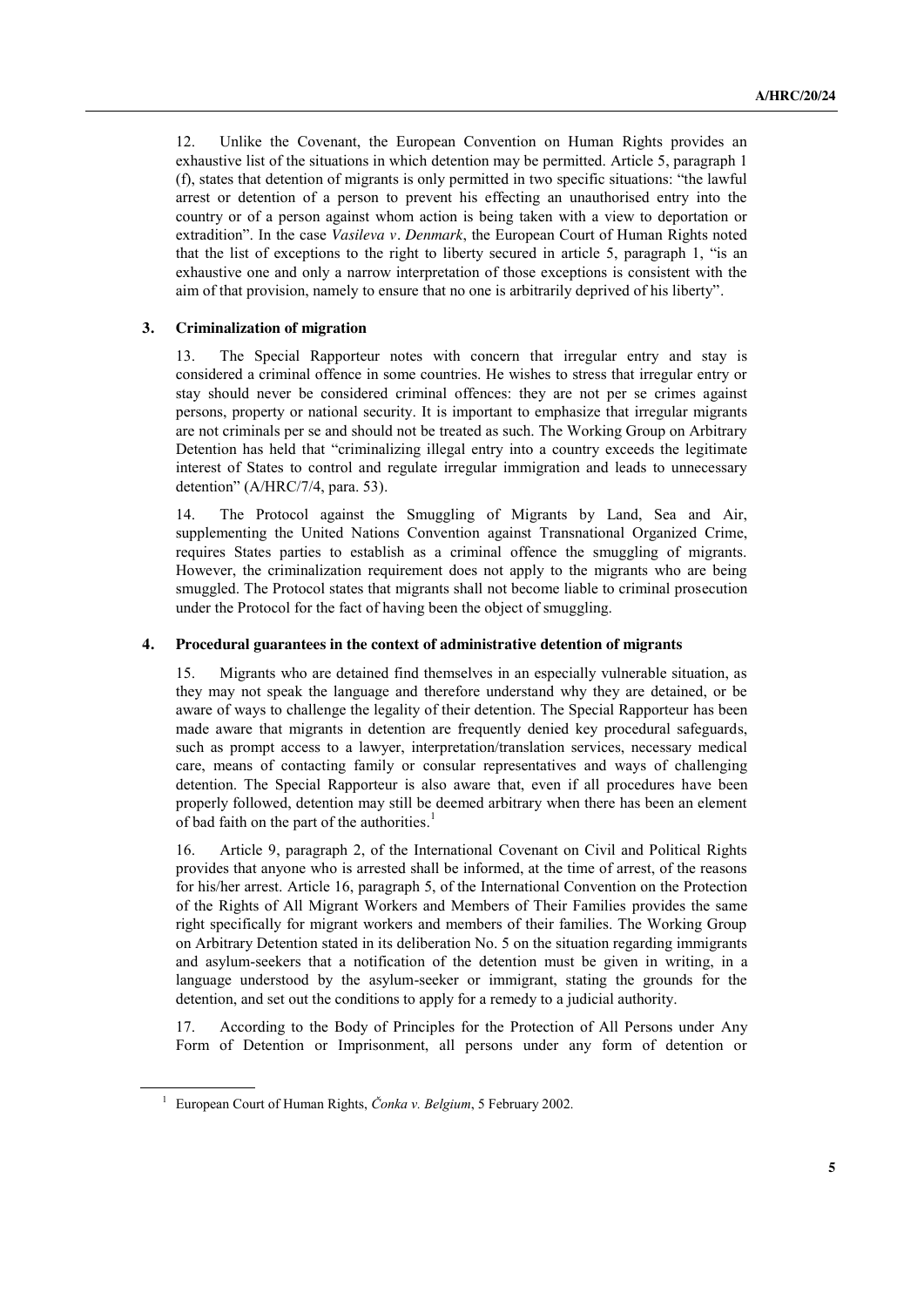imprisonment shall be informed at the time of arrest in a language they understand of their rights and how to avail themselves of those rights. The Body of Principles furthermore provides that all detained persons have the right to assistance, free of charge if necessary, of an interpreter and a legal counsel and a prompt medical examination. They also have the right to communicate with the outside world, in particular with family and counsel.

18. Article 9, paragraph 4, of the International Covenant on Civil and Political Rights provides that anyone who is deprived of his/her liberty by arrest or detention shall be entitled to take proceedings before a court, in order that the court may decide without delay on the lawfulness of his/her detention and order his/her release if the detention is not lawful. The Human Rights Committee in its general comment No. 8 stated that this provision is applicable to all deprivations of liberty, including immigration control. Article 16, paragraph 8, of the International Convention on the Protection of the Rights of All Migrant Workers and Members of Their Families provides the same guarantees for migrant workers and members of their families who are deprived of their liberty, and also provides the right to have the assistance, if necessary without cost to them, of an interpreter, if they cannot understand or speak the language used. Such guarantees are important in first instance, but also at the appeal level.

19. At the regional level, the right to take proceedings before a court in order to decide on the lawfulness of detention is provided by article 7 of the African Charter on Human and Peoples' Rights, article 7 of the American Convention on Human Rights, article 14 of the Arab Charter on Human Rights and article 5, paragraph 4, of the European Convention on Human Rights. The Special Rapporteur has been made aware of several instances where that right has been restricted, inter alia through long delays between the beginning of detention and the date of the first review procedure.

20. Migrants who have been detained have the right to communicate with the authorities of their home country, through consular or diplomatic authorities. Article 16, paragraph 7, of the International Convention on the Protection of the Rights of All Migrant Workers and Members of Their Families provides that when a migrant worker or a member of his or her family is detained, the consular or diplomatic authorities of his or her State of origin or of a State representing the interests of that State shall, if he or she so requests, be informed without delay of his or her arrest or detention and of the reasons therefor; and the person concerned shall have the right to communicate with the said authorities. Article 36, paragraph 1 (b), of the Vienna Convention on Consular Relations states that, if requested, the competent authorities of the receiving State shall, without delay, inform the consular post of the sending State if, within its consular district, a national of that State is detained. However, migrants who are detained need to be made aware of their right to communicate with consular or diplomatic authorities, in order to use it. The Body of Principles for the Protection of All Persons under Any Form of Detention or Imprisonment provides that when a foreigner is detained, he or she shall be promptly informed of his right to communicate by appropriate means with a consular post or the diplomatic mission of the State of which he is a national or otherwise entitled to receive such communication. The Special Rapporteur would however like to stress that consular authorities should only be contacted if this is requested by the detained migrant. In particular, asylum-seekers should not be brought to the attention of their consular authorities without their knowledge and consent.

#### **5. Duration of administrative detention of migrants**

21. The Special Rapporteur has received information indicating that long-term administrative detention of migrants, sometimes over a year, is frequent. He wishes to emphasize that the duration of administrative detention of a migrant should be as short as possible, and the decision to keep the person detained must be reviewed periodically. The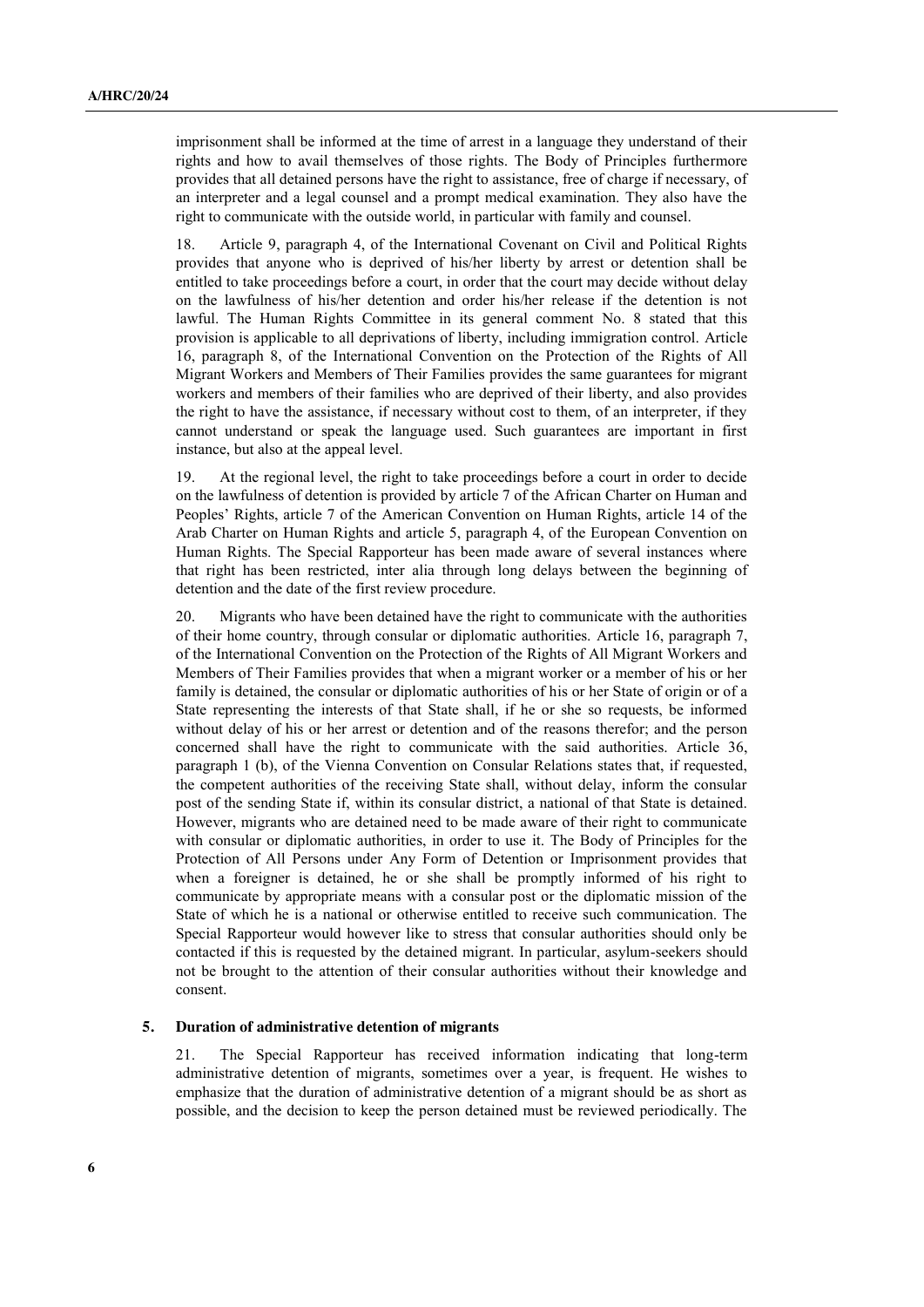Human Rights Committee has stated in communication No. 560/1993 that "every decision to keep a person in detention should be open to review periodically so that the grounds justifying the detention can be assessed. In any event, detention should not continue beyond the period for which the State can provide appropriate justification. For example, the fact of illegal entry may indicate a need for investigation and there may be other factors particular to the individuals, such as the likelihood of absconding and lack of cooperation, which may justify detention for a period. Without such factors, detention may be considered arbitrary, even if entry was illegal."

22. The Special Rapporteur would like to stress that under no circumstances should administrative detention of migrants be indefinite. The Working Group on Arbitrary Detention stated in its deliberation No. 5 that a maximum period of detention should be set by law, and the custody may in no case be unlimited or of excessive length. The Working Group considers as arbitrary deprivation of liberty "when asylum seekers, immigrants or refugees are subjected to prolonged administrative custody without possibility of administrative or judicial review or remedy" (A/HRC/16/47, annex, para. 8 (d)). The Working Group has also stated that upon expiry of the maximum period of detention established by law, the detainee must be automatically released (A/HRC/13/30, para. 61).

23. Migrants who are detained may not always be aware of their right to request review of their detention, sometimes due to language barriers or lack of access to a lawyer. The Special Rapporteur is therefore of the opinion that periodic review of detention should be automatic. The Working Group on Arbitrary Detention has stated that there should be automatic, regular and judicial, not only administrative, review of detention in each individual case, and that review should extend to the lawfulness of detention and not merely to its reasonableness or other lower standards of review (ibid.).

24. It may sometimes be impossible to remove an irregular immigrant because, inter alia, the migrant lacks documents to be able to return to the country of origin, there may be financial or other practical impediments to removal (for instance no means of transportation available) or where there is a risk of torture in the country of return (thus the nonrefoulement principle in article 3 of the Convention against Torture and Other Cruel, Inhuman or Degrading Treatment or Punishment) prevents the expulsion or return of the person to that country. Furthermore, asylum-seekers whose life or freedom would be threatened on account of his/her race, religion, nationality, membership of a particular social group or political opinion are protected through the non-refoulement principle in article 33 of the Convention relating to the Status of Refugees. When it is impossible to remove a migrant due to reasons which are beyond his or her control, the migrant should not be detained. This has also been stated by the Working Group on Arbitrary Detention, which noted that in cases where "the legal or practical obstacles for the removal of the detained migrants do not lie within their sphere of responsibility, the detainees should be released to avoid potentially indefinite detention from occurring, which would be arbitrary. The principle of proportionality requires that detention has a legitimate aim, which would not exist if there were no longer a real and tangible prospect of removal" (ibid., para. 91).

#### **6. Conditions of detention of migrants**

25. Information gathered by the Special Rapporteur indicates that migrants are sometimes detained in unacceptable substandard conditions in overcrowded facilities with poor hygiene, limited or no sanitation and infrequent meals. The Special Rapporteur has also been made aware that mental and physical health of migrant detainees is often neglected. Doctors and nurses are not always available and may not have the authority to properly treat their patients, inter alia when they need hospitalization. Furthermore, reproductive health care for women, especially pregnant women, is not available in all places of detention.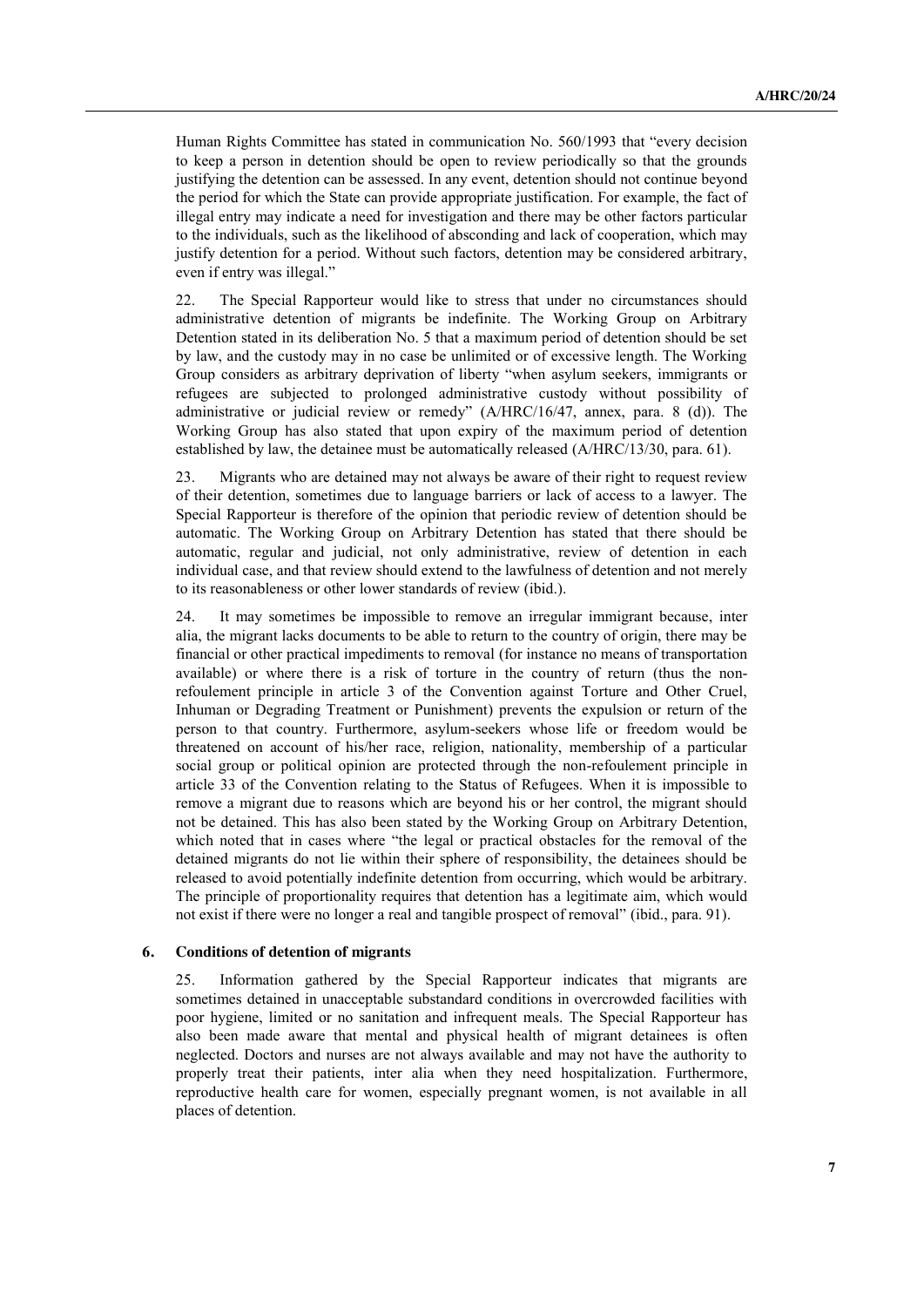26. Substandard detention conditions may potentially amount to inhuman or degrading treatment, and may increase the risk of further violations of economic, social and cultural rights, including the right to health, food, drinking water and sanitation.

27. According to article 10, paragraph 1, of the International Covenant on Civil and Political Rights, all persons deprived of their liberty shall be treated with humanity and with respect for the inherent dignity of the human person. In its general comment No. 21 (1992) on humane treatment of persons deprived of their liberty, the Human Rights Committee stated that this right applies to anyone deprived of liberty under the laws and authority of the State in prisons, hospitals – particularly psychiatric hospitals – detention camps or correctional institutions or elsewhere. It further states that treating all persons deprived of their liberty with humanity and with respect for their dignity is a fundamental and universally applicable rule and, consequently, the application of this rule cannot be dependent on the material resources available in the State.

28. The International Convention on the Protection of the Rights of All Migrant Workers and Members of Their Families provides that migrant workers and members of their families who are deprived of their liberty shall be treated with humanity and with respect for the inherent dignity of the human person and for their cultural identity (art. 17, para. 1). Furthermore, migrant workers and members of their families who are subjected to detention shall enjoy the same rights as nationals (ibid., para. 7).

29. The Standard Minimum Rules for the Treatment of Prisoners, which apply to all categories of prisoners, both criminal and those imprisoned under any other non-criminal process, set out minimum standards for, inter alia, accommodation, personal hygiene, clothing, bedding, food, exercise, access to newspapers, books and religious advisers, communication with the outside world and medical services.

30. The Special Rapporteur has received reports indicating that migrants in detention, both men, women and children, suffer violence, including sexual violence and abuse. The behaviour of the guards is not always adequately monitored, especially if they are employed by private security companies. Proper instruction and training of the personnel who have authority over migrants in detention is therefore of utmost importance.

31. Detention of migrants on the ground of their irregular status should under no circumstance be of a punitive nature. As migrants in administrative detention have not been charged with or convicted of a crime, they should not be subject to prison-like conditions and environments, such as prison uniforms, highly restricted movement, lack of outdoor recreation and lack of contact visitation. However, the Special Rapporteur has received information indicating that detention conditions in migrant detention centres are often prison-like and, in some countries, the conditions may be worse in migrant detention centres than in prisons. Some migrant detention centres only allow monitored visits, and have dividing screens in the visitation areas, preventing physical contact with visiting family and friends. Detained migrants do not always have access to telephones, which can make communication with their lawyers difficult. The Special Rapporteur has also been made aware of the absence of interpreters in some detention centres, which makes communication with the migrant detainees difficult and subjects them to misinformation.

32. In order to monitor the conditions of detention of migrants, the Special Rapporteur believes that independent visits are crucial. OHCHR, UNHCR, the International Committee of the Red Cross (ICRC), national human rights institutions and non-governmental organizations (NGOs) should be allowed access to all places of detention. In addition to allowing for such visits, the ratification by States of the Optional Protocol to the Convention against Torture and Other Cruel, Inhuman or Degrading Treatment or Punishment, allowing for visits by the Subcommittee on Prevention of Torture and the establishment of a national preventive mechanism, is of utmost importance to ensure proper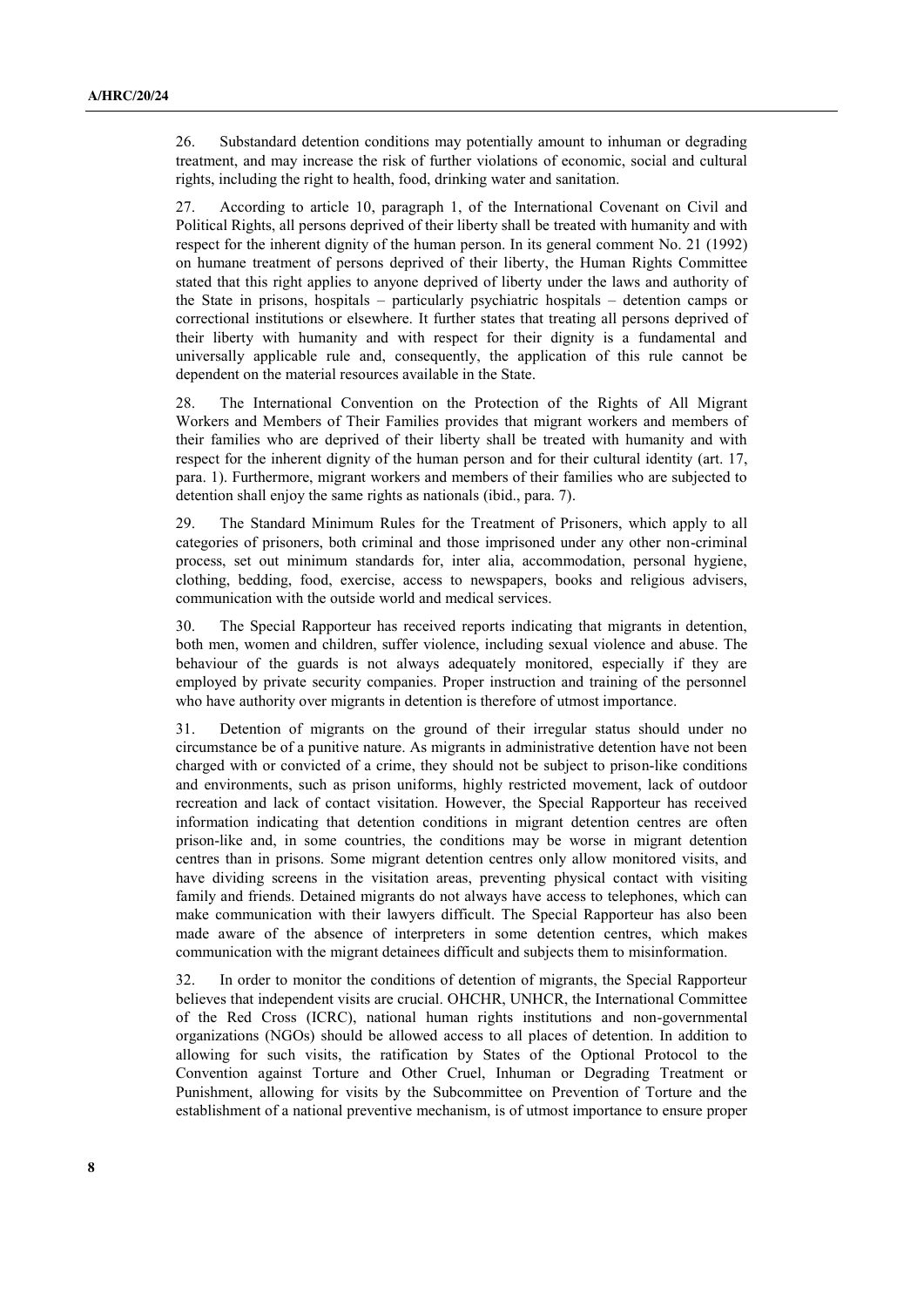monitoring of places where migrants are detained. The Special Rapporteur has been made aware of several instances of desperate violence in migration detention centres, such as suicide attempts, self-mutilation, hunger strikes, rioting and arson: such instances could probably be considerably reduced if effective, frequent and independent monitoring of the detention facilities was implemented, including secure and accessible mechanisms for receiving complaints by migrant detainees.

### **7. Places of detention of migrants**

33. The Special Rapporteur wishes to emphasize that migrants in administrative detention should be kept in dedicated detention centres, and should under no circumstances be detained in prisons or other criminal facilities together with persons imprisoned for a criminal offence. The International Convention on the Protection of the Rights of All Migrant Workers and Members of Their Families provides that migrant workers and members of their families who are detained for violation of provisions relating to migration shall be held, in so far as practicable, separately from convicted persons or persons detained pending trial (art. 17, para. 3). The Standard Minimum Rules for the Treatment of Prisoners provide that persons imprisoned under a non-criminal process shall be kept separate from persons imprisoned for a criminal offence. Additionally, the Working Group on Arbitrary Detention stated in its deliberation No. 5 that custody must be effected in a public establishment specifically intended for this purpose or, when for practical reasons, this is not the case, the asylum-seeker or immigrant must be placed in premises separate from those for persons imprisoned under criminal law. At the regional level, the Principles and Best Practices on the Protection of Persons Deprived of Liberty in the Americas<sup>2</sup> provide that asylum- or refugee-status-seekers and persons deprived of liberty due to migration issues shall not be deprived of liberty in institutions designed to hold persons deprived of liberty on criminal charges.

34. However, information received by the Special Rapporteur indicates that migrants are detained in a wide range of places, including prisons, police stations, dedicated immigration detention centres, unofficial migration detention centres, military bases, private security company compounds, disused warehouses, airports, ships, etc. These detention facilities are placed under the responsibility of many different public authorities, at local, regional or national level, which makes it difficult to ensure the consistent enforcement of standards of detention. Migrants may also be moved quite quickly from one detention facility to another, which also makes monitoring difficult. Moreover, migrants are often detained in facilities which are located far from urban centres, making access difficult for family, interpreters, lawyers and NGOs, which in turn limits the right of the migrant to effective communication.

35. Privately run migrant detention centres pose particular difficulties in terms of monitoring. They may also pose particular concern if the contracts for managing detention centres are awarded to the company that offers the lowest cost, without giving sufficient attention to the obligation to treat those detained with humanity and with respect for their dignity. The Guiding Principles on Business and Human Rights (A/HRC/17/31, annex) provide that States do not relinquish their international human rights law obligations when they privatize the delivery of services that may impact upon the enjoyment of human rights and the Human Rights Committee has stated in its communication No. 1020/2001 that "the contracting out to the private commercial sector of core State activities which involve the use of force and the detention of persons does not absolve a State party of its obligations under the Covenant" (para. 7.2).

<sup>2</sup> Inter-American Commission on Human Rights, resolution 1/08.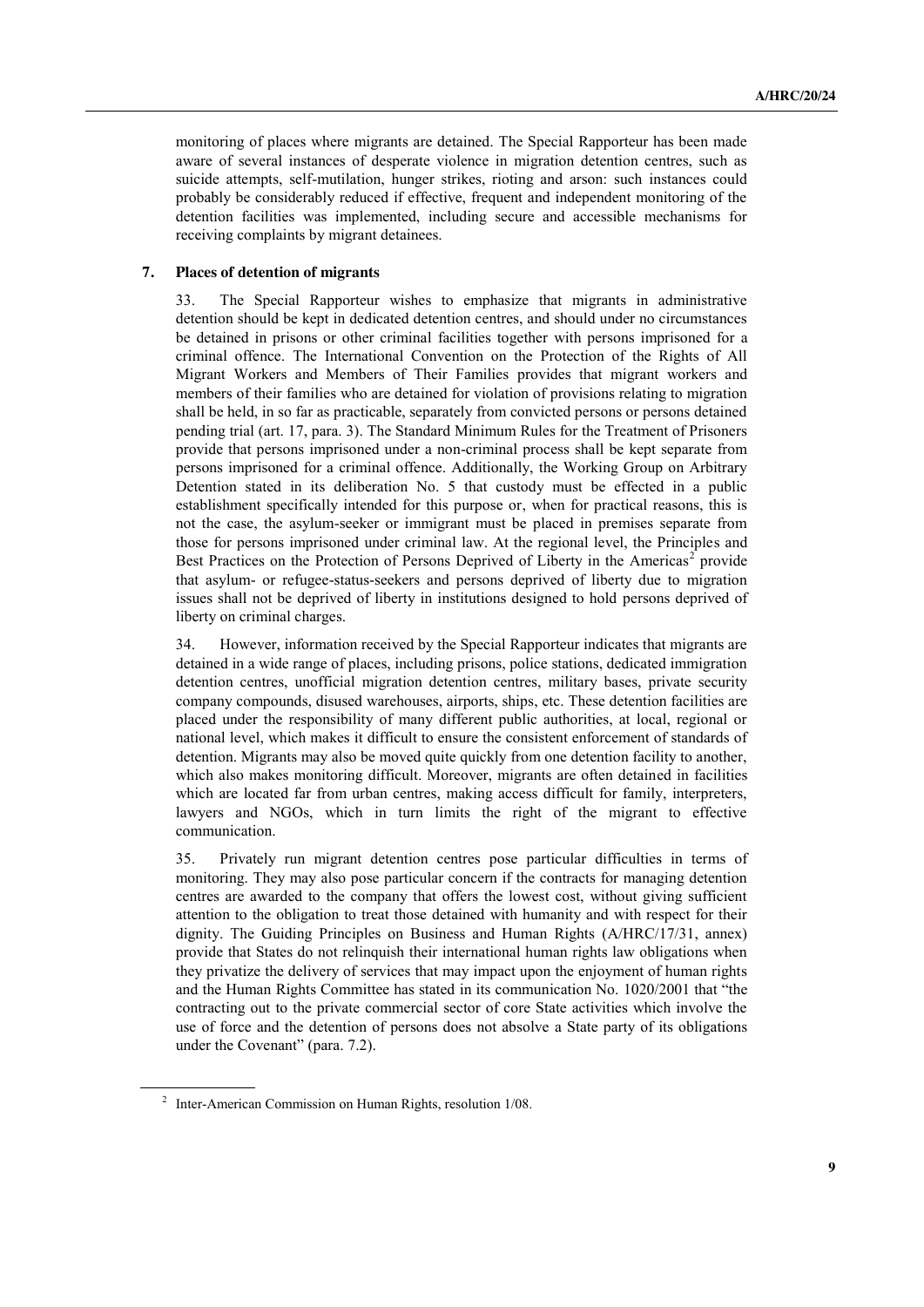#### **8. Groups of migrants with particular protection needs**

#### *(a) Women*

36. Women migrants who are detained are vulnerable to sexual violence, which may be committed by male detainees or guards. They should therefore be separated from men and be guarded by female warders. Pregnant women who are detained have particular needs. Article 12, paragraph 2, of the Convention on the Elimination of All Forms of Discrimination against Women and the Committee's general recommendation No. 26 (2008) on women migrant workers require States parties to ensure to women appropriate services in connection with pregnancy, confinement and the post-natal period. The UNHCR Revised Guidelines on Applicable Criteria and Standards relating to the Detention of Asylum-Seekers<sup>3</sup> (hereinafter, the UNHCR guidelines) affirm that as a general rule, the detention of pregnant women in their final months and nursing mothers should be avoided.

37. The United Nations Rules for the Treatment of Women Prisoners and Non-custodial Measures for Women Offenders (the Bangkok Rules), which supplement the Standard Minimum Rules for the Treatment of Prisoners, provide that account shall be taken of the distinctive needs of women prisoners. Inter alia, the accommodation of women prisoners shall have the facilities and materials required to meet women's specific hygiene needs; the health screening of women prisoners shall determine, inter alia, mental health-care needs, including post-traumatic stress disorder and risk of suicide and self-harm; the reproductive health history of the woman, including current or recent pregnancies, childbirth and any related reproductive health issues; and sexual abuse and other forms of violence that may have been suffered prior to admission. The Bangkok Rules furthermore provide for genderspecific health care, individualized, gender-sensitive, trauma-informed and comprehensive mental health care and rehabilitation programmes for women with mental health-care needs.

#### *(b) Children*<sup>4</sup>

38. Children in immigration detention will often be traumatized and have difficulty understanding why they are being "punished" despite having committed no crime. According to article 37 (b) of the Convention on the Rights of the Child, no child shall be deprived of his or her liberty unlawfully or arbitrarily. The arrest, detention or imprisonment of a child shall be in conformity with the law and shall be used only as a measure of last resort and for the shortest appropriate period of time. Article 37 (c) states that every child deprived of liberty shall be treated with humanity and respect for the inherent dignity of the human person, and in a manner which takes into account the needs of persons of his or her age. In particular, every child deprived of liberty shall be separated from adults unless it is considered in the child's best interest not to do so and shall have the right to maintain contact with his or her family through correspondence and visits, save in exceptional circumstances. Article 37 (d) provides that every child deprived of his or her liberty shall have the right to prompt access to legal and other appropriate assistance, as well as the right to challenge the legality of the deprivation of his or her liberty before a court or other competent, independent and impartial authority, and to a prompt decision on any such action. Children deprived of their liberty also have a right to appropriate medical treatment (art. 24), education (art. 28) and recreation and play (art. 31).

<sup>&</sup>lt;sup>3</sup> While the Guidelines relate to asylum-seekers specifically, they may by analogy provide useful guidance for the detention of migrants.

<sup>&</sup>lt;sup>4</sup> A child means every human being below the age of 18 years unless under the law applicable to the child, majority is attained earlier (art. 1 of the Convention on the Rights of the Child).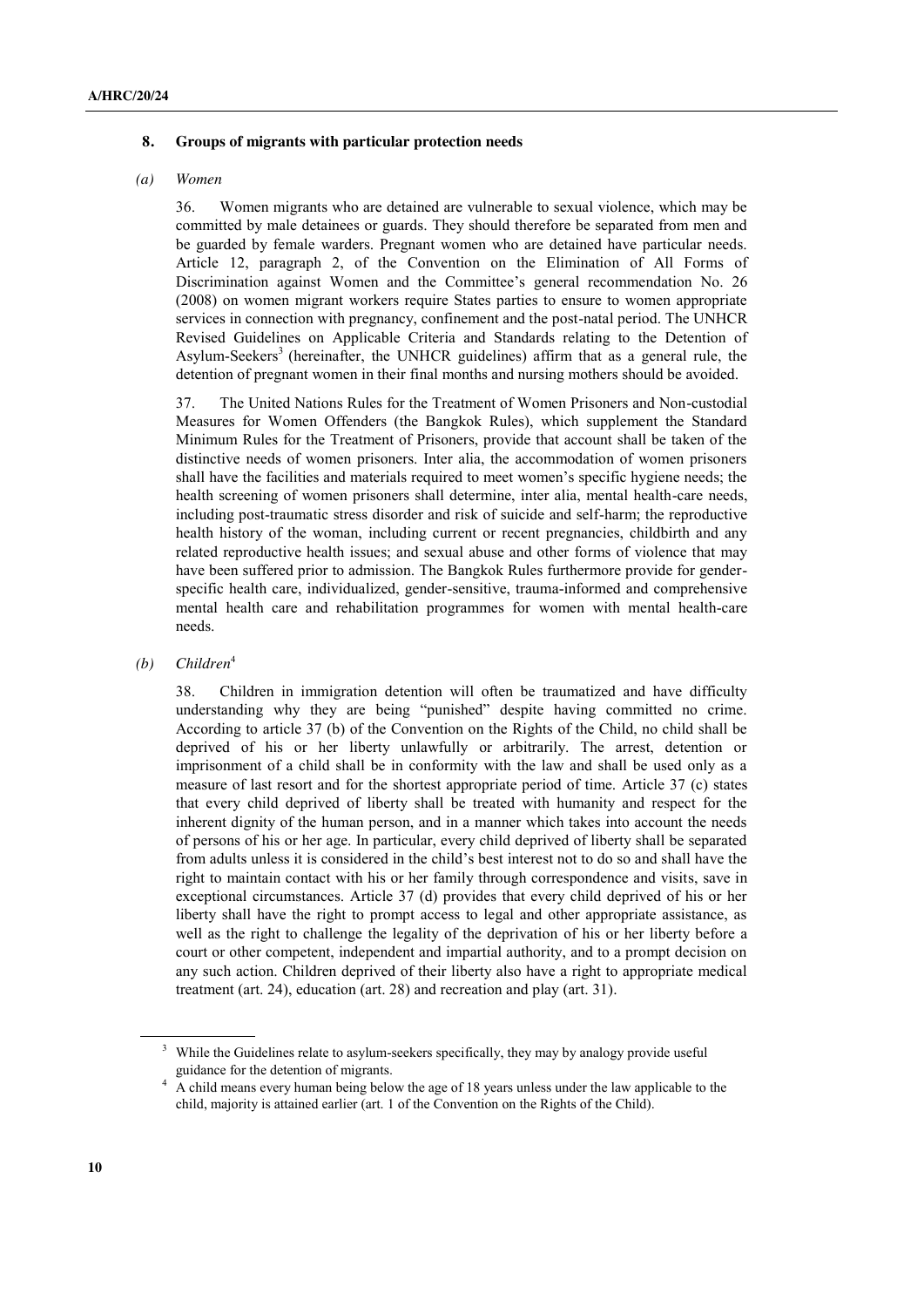39. Furthermore, the Convention provides that in any action taken by States concerning children, the best interests of the child shall be a primary consideration (art. 3). It also sets forth the right for children not to be separated from their parents against their will (art. 9); and the obligation of States to take appropriate measures to ensure that minors who are seeking refugee status or who are recognised refugees, whether accompanied or not, receive appropriate protection and assistance (art. 22).

40. Migrant children are sometimes detained together with their parents when the latter are found to be in an irregular situation, justified on the basis of maintaining family unity. Not only may this violate the principle of the best interests of the child and the right of the child to be detained only as a measure of last resort, but it may also violate their right not be punished for the acts of their parents (art. 2, para. 2). This does not mean that the best interests of the child are served through splitting up the family by detaining the parents and transferring their children to the alternative-care system. The detention of their parents has a detrimental effect on children, and may violate children's right not to be separated from their parents against their will, as well as the right to protection of the family set forward in article 23 of the International Covenant on Civil and Political Rights and article 10 of the International Covenant on Economic, Social and Cultural Rights. A decision to detain migrants who are accompanied by their children should therefore only be taken in very exceptional circumstances. States must carefully evaluate the need for detention in these cases, and rather preserve the family unit by applying alternatives to detention to the entire family.

41. Children can also make migratory journeys on their own, sometimes having been separated from their parents or other adult relatives. These unaccompanied or separated children are vulnerable to becoming victims of human rights violations, such as sexual and economic exploitation and trafficking, and their situation requires special attention. In its general comment No. 6 (2005) on treatment of unaccompanied and separated children outside their country of origin, the Committee on the Rights of the Child stated that unaccompanied and separated children should not, as a general rule, be detained, and detention cannot be justified solely on the basis of their migratory or residence status, or lack thereof, nor should they be criminalized solely for reasons of irregular entry or presence in the country. The Working Group on Arbitrary Detention has stated that, given the availability of alternatives to detention, it is difficult to conceive of a situation in which the detention of an unaccompanied minor would comply with the requirements stipulated in article 37 (b) of the Convention on the Rights of the Child (A/HRC/13/30, para. 60). States should instead appoint a guardian or adviser as soon as the unaccompanied or separated child is identified and maintain such guardianship arrangements until the child has either reached the age of majority or has permanently left the territory and/or jurisdiction of the State.

#### *(c) Victims of trafficking*

42. Victims of trafficking may violate immigration laws and regulations, inter alia relating to irregular entry or use of false documents. However, the Special Rapporteur would like to stress that victims of trafficking should be recognized as victims, and should not be held responsible for the acts of their traffickers. The fear of being detained, often seen as a prelude to being returned to their country of origin and finding themselves again at the mercy of their traffickers, may prevent victims of trafficking from seeking protection, assistance and justice. The Protocol to Prevent, Suppress and Punish Trafficking in Persons Especially Women and Children, urges States to consider adopting legislative or other appropriate measures that permit victims of trafficking in persons to remain in its territory, temporarily or permanently, in appropriate cases (art. 7, para. 1). The Recommended Principles and Guidelines on Human Rights and Human Trafficking request States to ensure that trafficked persons are not, in any circumstances, held in immigration detention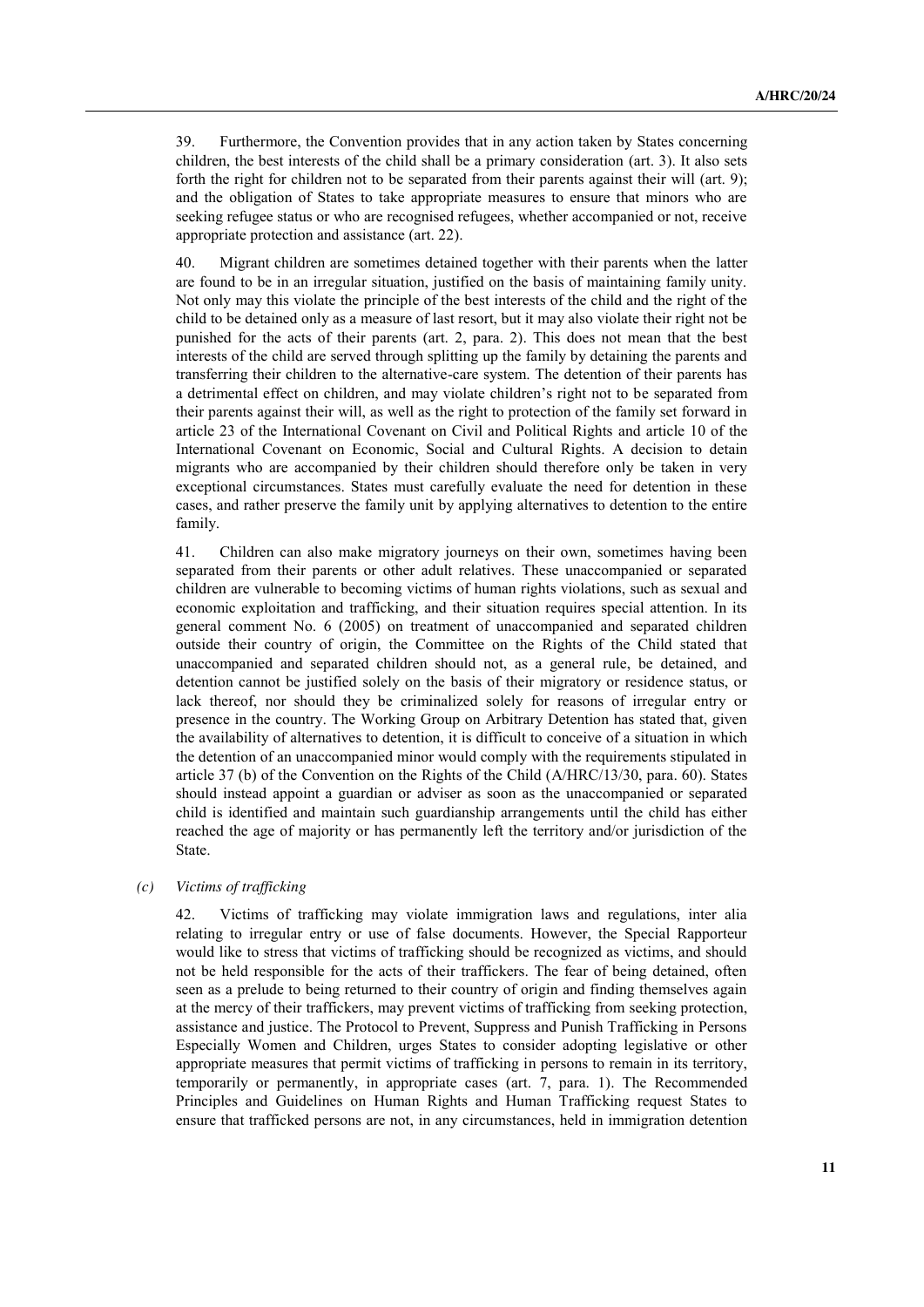or other forms of custody; and that they are not detained, charged or prosecuted for the illegality of their entry or residence or for their involvement in unlawful activities which are a direct consequence of their situation as trafficked persons. The Special Rapporteur on trafficking in persons, especially women and children, has also stated that trafficked persons should not be detained, charged or prosecuted for the illegality of their entry into or residence in countries of transit and destination (see A/64/290).

## *(d) Vulnerable categories of migrants*

43. Detention can be particularly damaging to vulnerable categories of migrants, including victims of torture, unaccompanied older persons, persons with a mental or physical disability, and persons living with HIV/AIDS. The UNHCR guidelines provide that, given the very negative effects of detention on the psychological well-being of those detained, active consideration of possible alternatives should precede any order to detain asylum-seekers belonging to vulnerable categories. The Special Rapporteur is of the opinion that the same principle should apply to vulnerable migrants. In the event that individuals falling within these categories are detained, it is advisable that this should only be on the certification of a qualified medical practitioner that detention will not adversely affect their health and well-being. In addition, there must be regular follow up and support by skilled personnel. They must also have access to adequate health services, medication and counselling.

44. Victims of torture are already psychologically vulnerable due to the trauma they have experienced and detention of victims of torture may in itself amount to inhuman and degrading treatment.

45. The Special Rapporteur has received information indicating that the detention of persons who suffer from mental illness is quite frequent in migrant detention centres, which lack resources to provide them with the required medical attention. The Standard Minimum Rules for the Treatment of Prisoners provide that persons who suffer from mental illnesses shall be observed and treated in specialized institutions under medical management.

46. Research shows that immigration detention has widespread and seriously damaging effects on the mental (and sometimes physical) health of detainees. For those with preexisting mental illness, serious consideration must be given to alternatives to detention or other arrangements that meet their treatment needs, ensuring their protection from cruel, inhuman or degrading treatment or punishment, and the right to humane conditions of detention. Furthermore, mental health issues may sometimes be caused, at least partly, by detention. In communication No. 900/1999, the Human Rights Committee held that the continued detention of a migrant when the State was aware of his mental condition and failed to take the steps necessary to ameliorate his mental deterioration constituted a violation of his rights under article 7 of the Covenant (the prohibition of torture and cruel, inhuman or degrading treatment or punishment) (para. 8.4). It further considered that "deportation of the author to a country where it is unlikely that he would receive the treatment necessary for the illness caused, in whole or in part, because of the State party's violation of the author's rights would amount to a violation of article 7 of the Covenant" (para. 8.5).

#### *(e) Stateless persons*

47. Stateless persons do not benefit from the consular or diplomatic protection of a State, often do not possess identity documents and do not have a country to which to be returned. Stateless persons are especially vulnerable to prolonged detention. Being stateless and therefore not having a country to which automatic claim might be made for the issue of a travel document should not lead to indefinite detention, and statelessness cannot be a bar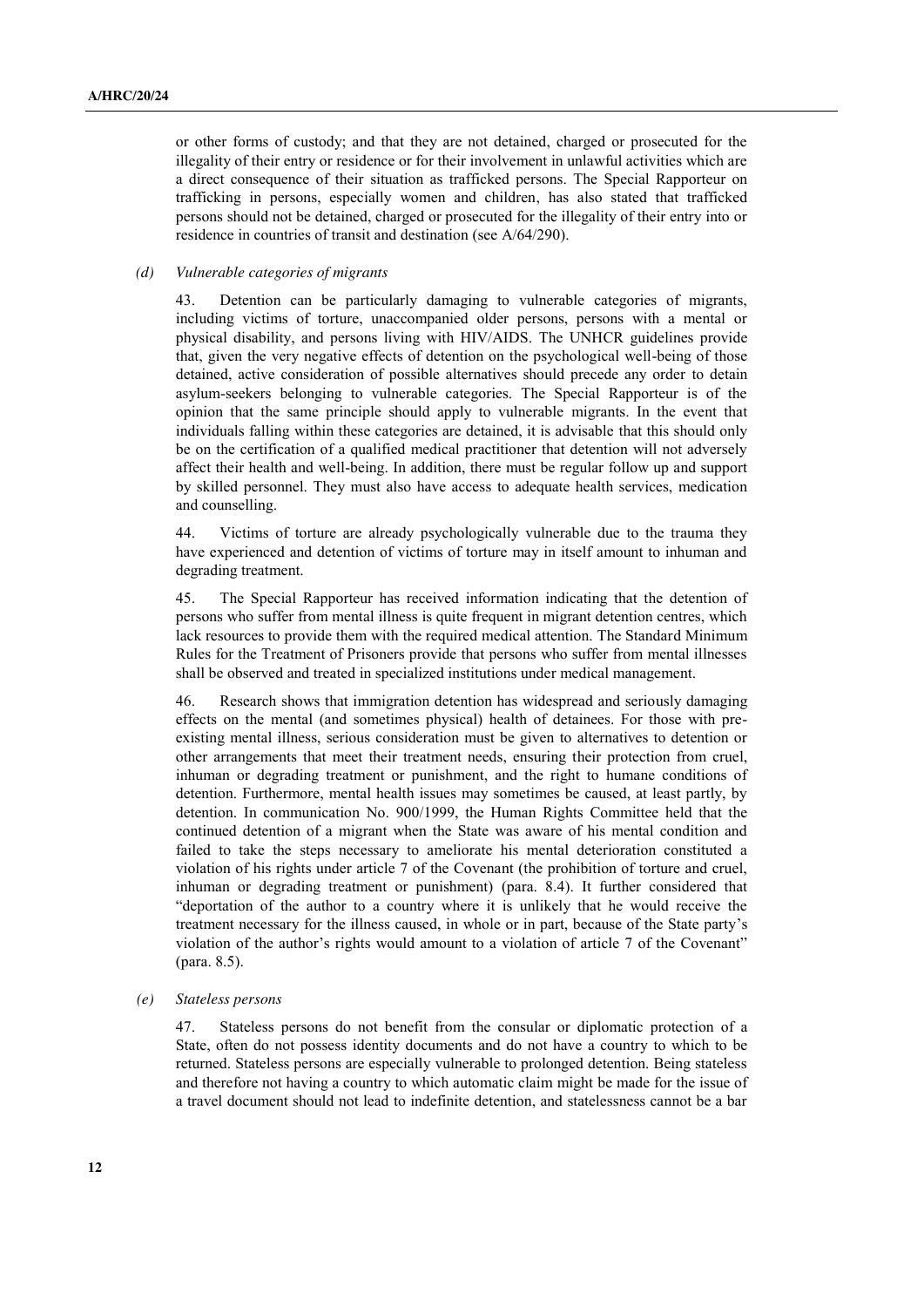to release. The UNHCR guidelines affirm that stateless persons are entitled to benefit from the same standards of treatment as those in detention generally.

### **B. Alternatives to administrative detention of migrants**

48. The Special Rapporteur would like to remind Governments that, in 2009, the General Assembly in its resolution 63/184 called upon all States "to respect the human rights and the inherent dignity of migrants and to put an end to arbitrary arrest and detention and, where necessary, to review detention periods in order to avoid excessive detention of irregular migrants, and to adopt, where applicable, alternative measures to detention". There are many reasons why detention of migrants should be avoided and alternatives be sought. Immigration detention remains far less regulated and monitored than criminal detention, leaving migrants at risk of, inter alia, prolonged detention, inadequate conditions and mistreatment. Migrants in detention often do not benefit from their right to legal review and due process, sometimes due to the lack of access to legal counsel or interpretation services. Detention systematically deteriorates the physical and mental condition of nearly everyone who experiences it. Symptoms related to depression, anxiety and post-traumatic stress disorder are common. Prolonged detention deepens the severity of these symptoms, which are already noticeable in the first weeks of detention. Research has found that over 90 per cent compliance or cooperation rates can be achieved when persons are released to proper supervision and assistance. The alternatives have also proved to be considerably less expensive than detention, not only in direct costs but also when it comes to longer-term costs associated with detention, such as the impact on health services, integration problems and other social challenges.

50. The right to liberty and security of person, as set out above, obliges States to consider in the first instance less intrusive alternatives to detention of migrants. The Human Rights Committee held in communication No. 900/1999 that States have to demonstrate that "in the light of the author's particular circumstances, there were not less invasive means of achieving the same ends, that is to say, compliance with the State party's immigration policies, by, for example, the imposition of reporting obligations, sureties or other conditions which would take account of the author's deteriorating condition" (para. 8.2). The Working Group on Arbitrary Detention, in order to determine whether or not custody is arbitrary, considers inter alia the possibility for the alien to benefit from alternatives to administrative custody (E/CN.4/1999/63, para. 69, guarantee 13). The Working Group has recommended that "alternative and non-custodial measures, such as reporting requirements, should always be considered before resorting to detention" (E/CN.4/1999/63/Add.3, para. 33).

51. At the regional level, in the case *Vélez Loor v. Panama*, the Inter-American Court stated that "those migratory policies whose central focus is the mandatory detention of irregular migrants, without ordering the competent authorities to verify in each particular case and by means of an individualized evaluation, the possibility of using less restrictive measures of achieving the same ends, are arbitrary". <sup>5</sup> Furthermore, the Council of Europe Twenty Guidelines on Forced Return<sup>6</sup> provide that States may only resort to detention if "after a careful examination of the necessity of deprivation of liberty in each individual case, the authorities of the host state have concluded that compliance with the removal order cannot be ensured as effectively by resorting to non-custodial measures such as supervision systems, the requirement to report regularly to the authorities, bail or other

<sup>5</sup> Judgment of 23 November 2010.

 $6$  CM(2005)40, 9 May 2005.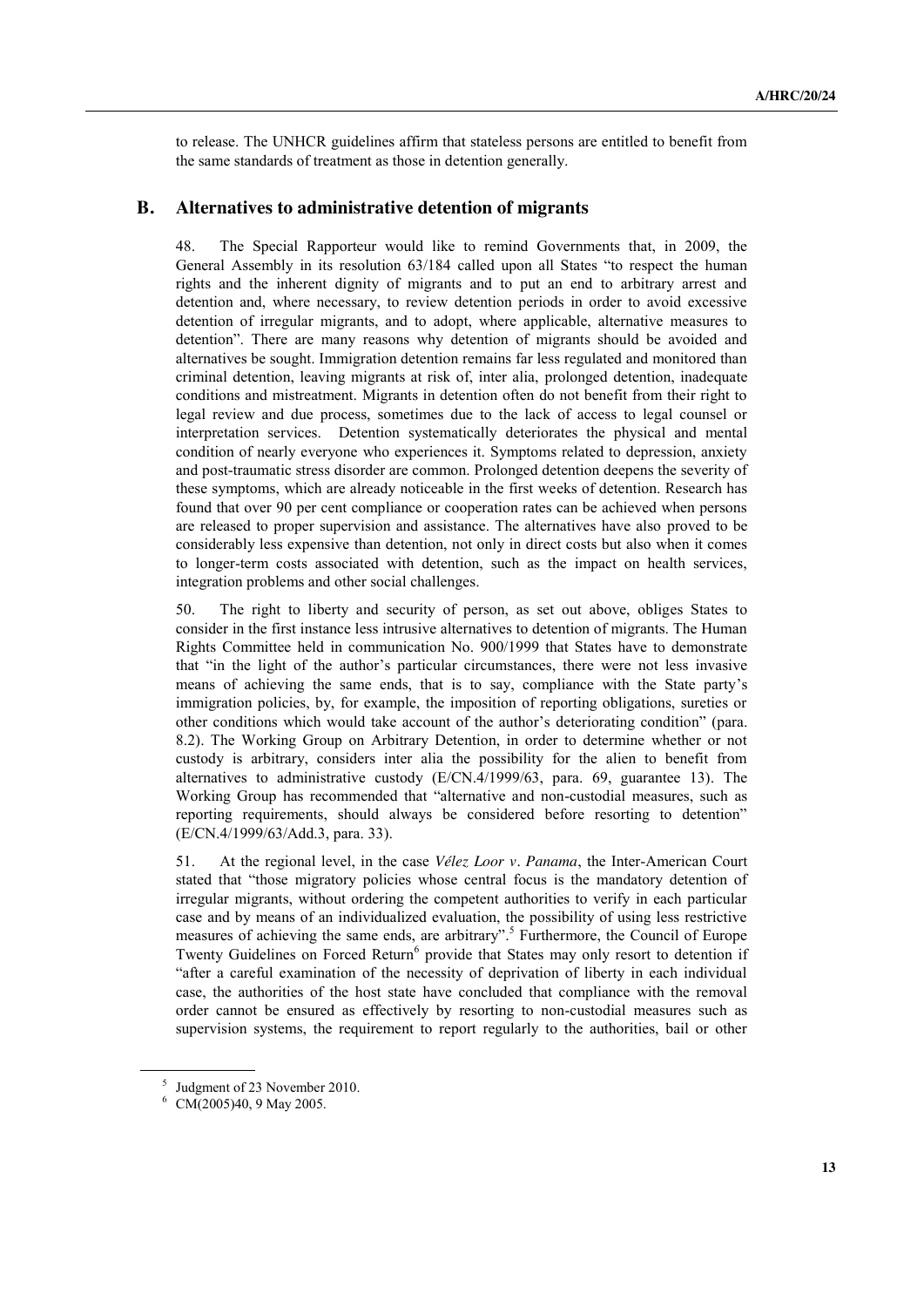guarantee systems". The European Union Returns Directive<sup>7</sup> provides that a third-country national who is the subject of return procedures may not be held in detention if other sufficient but less coercive measures can be applied effectively in a specific case.

52. The Special Rapporteur would like to stress that alternatives to detention should not become alternatives to unconditional release. Persons who are eligible for release without conditions should not be diverted into alternatives.

53. In the Special Rapporteur's view, the obligation to always consider alternatives to detention (non-custodial measures) before resorting to detention should be established by law. Detailed guidelines and proper training should be developed for judges and other State officials, such as police, border and immigration officers, in order to ensure a systematic application of non-custodial measures instead of detention. Non-custodial measures should be subject to legal review, and migrants who are subject to non-custodial measures should have access to legal counsel. When considering alternatives to detention, States must take full account of individual circumstances and those with particular vulnerabilities, including pregnant women, children, victims of trafficking, victims of torture, older persons and persons with disabilities. The least intrusive and restrictive measure possible in the individual case should be applied. Legislation should establish a sliding scale of measures from least to most restrictive, allowing for an analysis of proportionality and necessity for every measure. Some non-custodial measures may be so restrictive, either by themselves or in combination with other measures, that they amount to alternative forms of detention, instead of alternatives to detention. When considering whether the measures applied amount to detention, the cumulative impact of the restrictions as well as the degree and intensity of each of them should also be assessed.

54. Non-custodial measures must conform to relevant principles of international law, including the principles of non-discrimination, necessity and proportionality and should not prevent individuals from exercising their other human rights, including the right to health and education. Alternatives to detention which impose restrictions on the liberty of movement need to be in compliance with article 12 of the International Covenant on Civil and Political Rights, which provides for the right to liberty of movement for everyone lawfully within the territory of a State. The term "lawfully within the territory" has been held to apply to persons who are allowed to remain in a country because the host State is unable to carry out an expulsion or deportation order (Human Rights Committee, communication No. 456/1991). Article 12, paragraph 3, of the Covenant provides that any restrictions on the right to liberty of movement must be provided by law, and be necessary to protect national security, public order, public health or morals or the rights and freedoms of others.

55. The United Nations Standard Minimum Rules for Non-Custodial Measures, although they relate to non-custodial measures in the criminal justice system, may by analogy provide some important guidance on non-custodial measures applied to migrants. The rules provide, inter alia, that the introduction, definition and application of noncustodial measures shall be prescribed by law, decisions on the imposition of non-custodial measures shall be subject to review by a judicial or other competent independent authority, the person subject to non-custodial measures shall be entitled to make a request or complaint to a judicial or other competent independent authority on matters affecting his or her individual rights in the implementation of non-custodial measures, the dignity of the person shall be protected at all times, and the right to privacy shall be respected. Furthermore, the most suitable type of supervision and treatment should be determined for each individual case, and supervision and treatment should be periodically reviewed and

 $\frac{7}{1}$  Directive 2008/115/EC of 16 December 2008.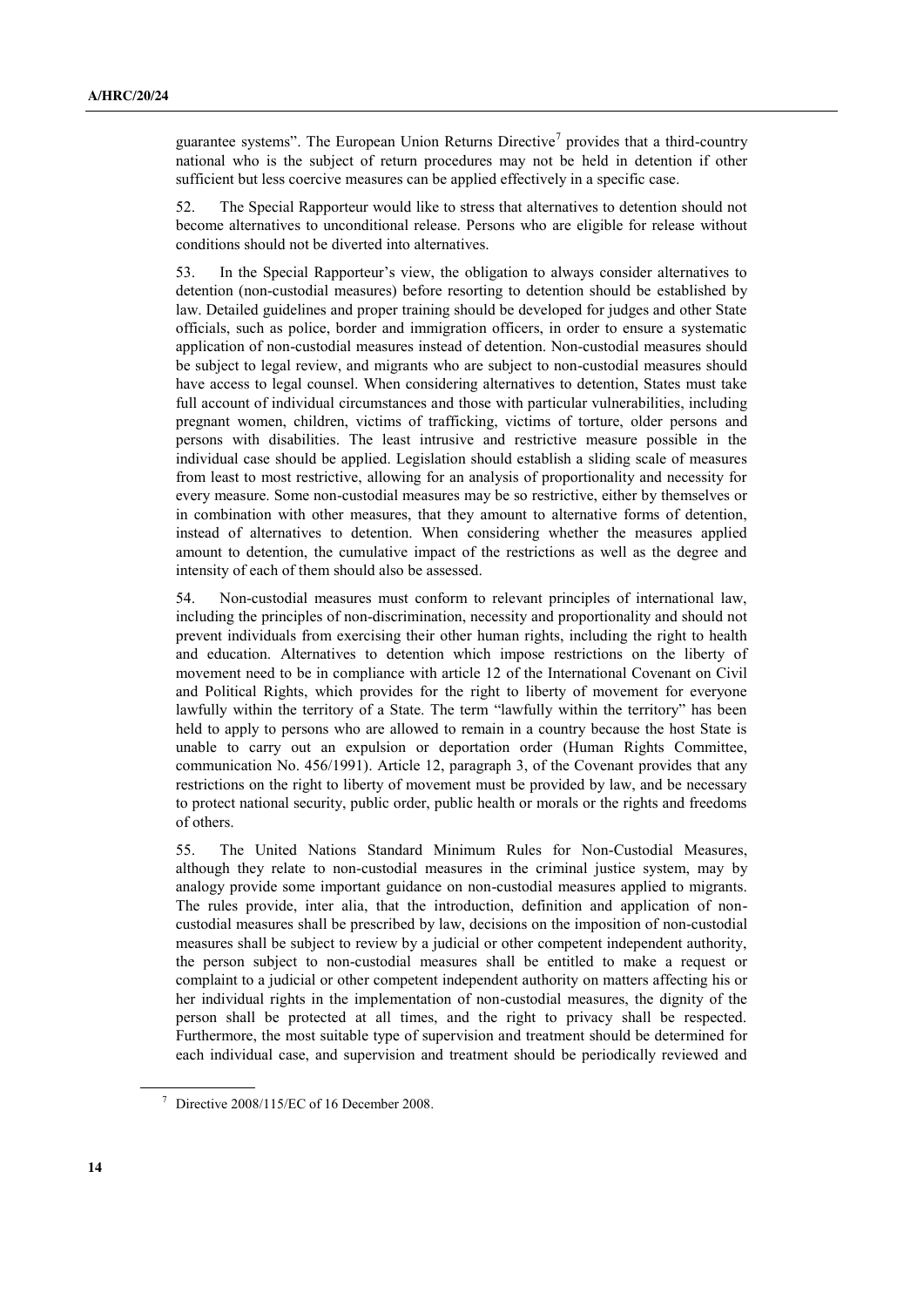adjusted as necessary. At the beginning of the application of a non-custodial measure, the person shall receive an explanation, orally and in writing, of the conditions governing the application of the measure, including his or her obligations and rights, and the failure of a non-custodial measure should not automatically lead to the imposition of a custodial measure.

56. Alternatives to detention may be defined as "any legislation, policy or practice that allows for asylum seekers, refugees and migrants to reside in the community with freedom of movement while their migration status is being resolved or while awaiting deportation or removal from the country".<sup>8</sup> There is a wide range of possible alternatives to detention, including registration requirements, deposit of documents, bond/bail or surety/guarantor, reporting requirements, case management/supervised release, designated residence, electronic monitoring, home curfew/house arrest and voluntary return.

57. The registration of migrants with relevant authorities and providing them with official registration documents can constitute an effective measure to prevent absconding, and offers a practical alternative to detention of those arriving without documents. A requirement for migrants to present themselves in person to renew these documents may constitute a kind of de facto reporting requirement. In order not to be discriminatory, this measure should also be made available to migrants who do not have a permanent address to provide to relevant authorities for registration purposes.

58. The deposit of documents (passport or other identification documents) with relevant authorities may be used as an alternative to detention, in order to prevent absconding. However, in such cases, the migrants must be provided with alternative identification documents, which they may need in order to rent accommodation, access education, healthcare services, etc.

59. Many countries operate systems that permit release on bail, bond, or under surety/guarantor. "Bail" is a deposit of a sum of money to guarantee the individual's future compliance with immigration procedures. "Bond" is a written agreement with the authorities where the individual promises to fulfil his or her duties, sometimes requiring the deposit of a sum of money by the individual or a third person. A "surety" is the guarantee given by a third person that the individual will comply with the immigration procedures; to this end, the third person, the "guarantor", agrees to pay a set amount of money if the individual absconds. Requests for surety are frequently included as part of bail or bond conditions. While many legal systems provide for bail, the extent to which immigrants can benefit from these is questionable. Bail can be discriminatory against migrants who lack the financial means to be released on bail. Furthermore, lack of access to legal aid or legal representation and lack of adequate interpretation may also lead to lack of awareness on the part of migrants. It is therefore important to ensure that migrants are aware of their right to request release on bail. Bail, bonds and sureties must be reasonable, and must not create an excessive or unrealistic burden on the individual. The requirement of third parties to act as guarantors may be discriminatory against migrants who do not have relatives or friends in the country who can or are willing to act as guarantors: a network of NGOs could be encouraged to provide bail, bond or surety opportunities to such migrants.

60. Periodic reporting to State officials, in person or by phone, can be used as an alternative measure to detention. The frequency of such reporting can vary from daily to weekly or less frequently. Reporting requirements should not be excessively difficult to comply with or restrictive of liberty or privacy, and should take into account the particular

<sup>8</sup> International Detention Coalition, *There are alternatives: A handbook for preventing unnecessary immigration detention* (Melbourne, 2011), glossary.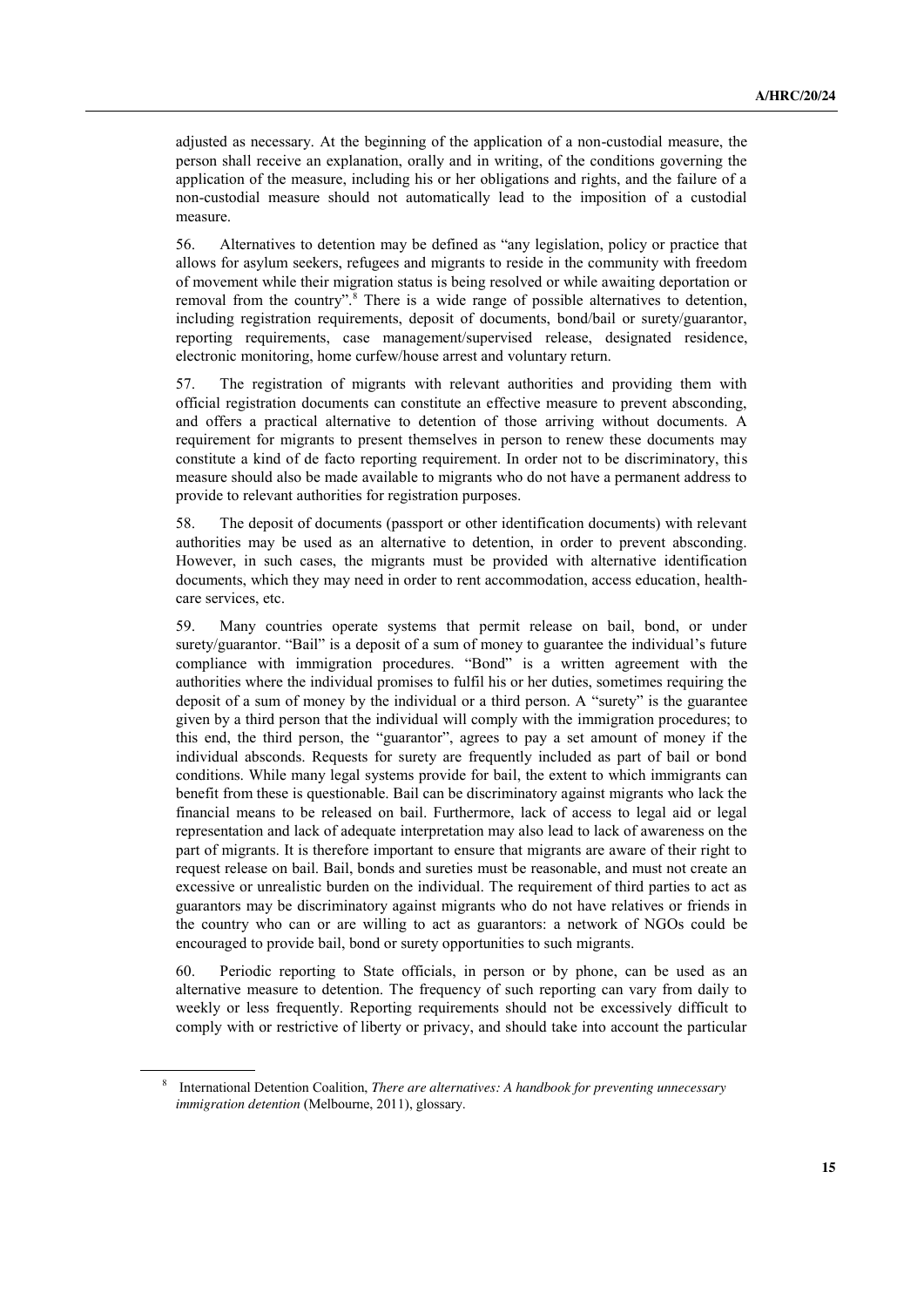circumstances of the individual, such as their family situation, residential situation, employment situation and financial means. A requirement to report frequently in person may amount to a limitation on an individual's right to freedom of movement. A requirement to report daily or to travel excessive distances for reporting purposes could interfere with work or other obligations, and therefore not be proportionate to the objectives.

61. Case management/supervised release is a strategy for supporting and managing individuals while their status is being resolved, with a focus on informed decision-making, timely and fair status resolution and improved coping mechanisms and well-being on the part of individuals. Case managers establish personal rapports with migrants and may answer legal questions, explore opportunities for legal stay, provide access to a lawyer if requested, provide up-to-date information on the status of the immigration case, help solve logistical issues, etc. Case management generally comprises three types of alternatives: supervision by community organizations and NGOs; a joint programme between the Government and NGOs; or Government-administered alternatives. Case management may be done in conjunction with other measures, such as reporting requirements or bail. Migrants should be able to report to a competent authority, without fear of reprisal, any discriminatory, arbitrary or otherwise abusive conduct by State or non-State actors in the course of providing supervision of their release.

62. Designated residence usually entails either housing persons in communal houses and apartments, or directing them to live in a certain region or district within the country. Prior approval may be needed to change address or move out of the administrative region. This measure is sometimes used to share the "burden" of receiving immigrants between different regions of a given country. Sometimes a designated residence may be in an isolated area, and it is important to ensure that the location of the designated residence allows the persons involved to access health-care services, education and legal assistance, and employment opportunities where appropriate. Furthermore, the use of designated residence may undermine the freedom of movement of the migrants concerned and should therefore be used with caution.

63. Electronic monitoring usually involves an ankle or wrist bracelet keeping track of a person's movements. This measure can be particularly intrusive, and may violate the right to freedom of movement provided by article 12 of the International Covenant on Civil and Political Rights. Furthermore, the stigmatizing and negative psychological effects of the electronic monitoring are likely to be disproportionate to the benefits of such monitoring. It should therefore only be used after a careful assessment of the extent to which the specific measure will restrict the human rights of the individual, as well as its proportionality and necessity to fulfil a legitimate objective. Another problem with electronic monitoring is that it is difficult, if not impossible, for migrants without a permanent residence to benefit from this alternative to detention. If those who cannot comply with electronic monitoring requirements end up being detained, this measure could be discriminatory. If electronic monitoring is linked to other restrictions, such as a requirement to remain at home for most of the day, such restrictions might amount to house arrest, which could be seen as equivalent to detention.

64. Home curfew/house arrest is a particularly intrusive measure and may amount to an alternative form of detention rather than an alternative to detention. House arrest should therefore only be applied in exceptional cases. House arrest may make it difficult, if not impossible, for the migrant to work and thus maintain an adequate standard of living, unless he or she receives State support. In its deliberation No. 1, the Working Group on Arbitrary Detention stated that house arrest may be compared to deprivation of liberty provided that it is carried out in closed premises which the person is not allowed to leave.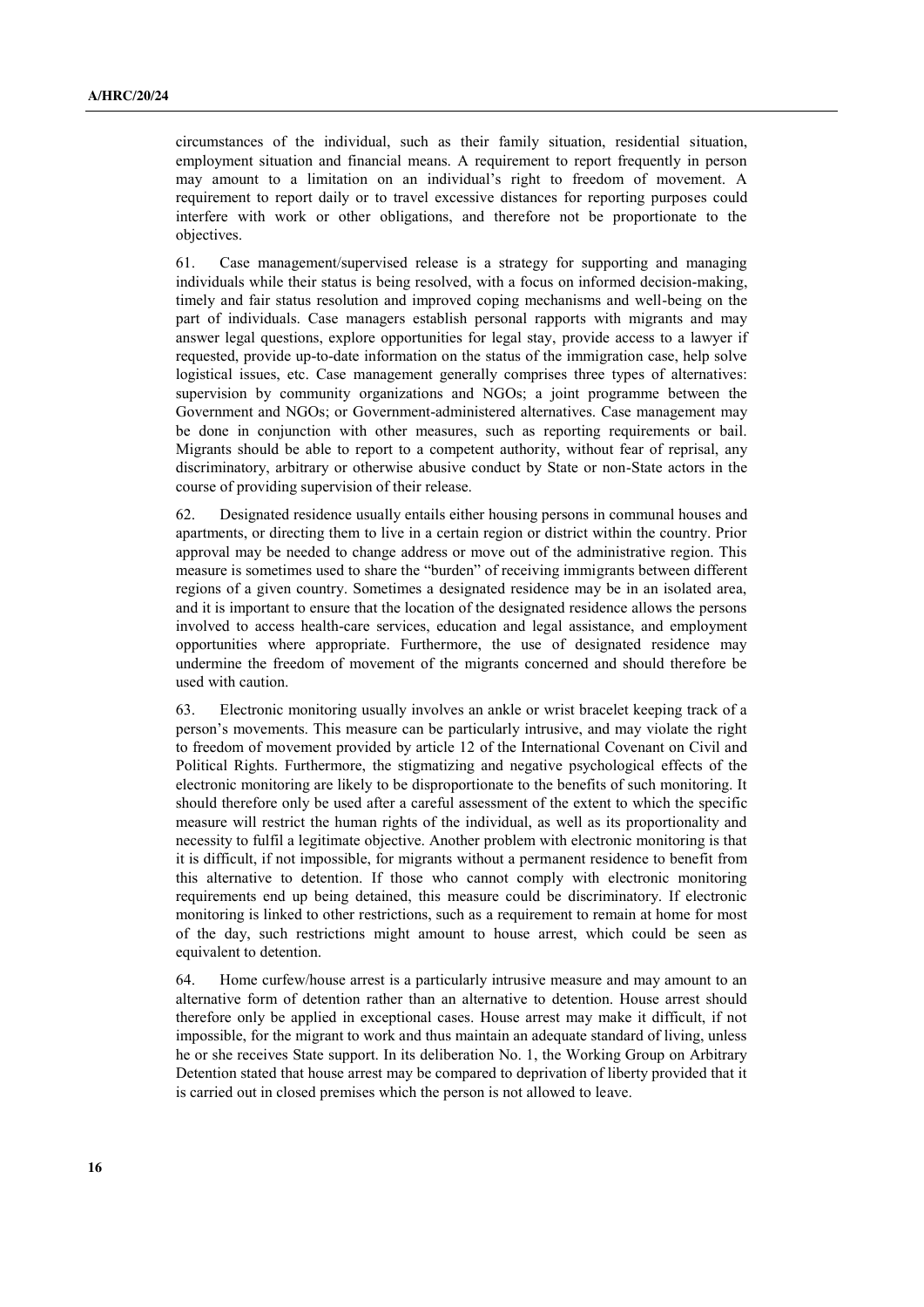65. Voluntary return programmes may be used as a mechanism to support and facilitate the departure of individuals who have no grounds to remain in the country and who have no protection or humanitarian concerns. Voluntary return programmes can be a solution for migrants who wish to return home but lack the means to do so. It can be a humane alternative to detention and deportation and, in certain circumstances, can allow a prepared, dignified and sustainable return and reintegration. However, care must be taken to ensure that the decision to return is fully voluntary and a result of a genuine, informed choice, particularly if the migrant is in a situation of closed detention when offered the option of an assisted voluntary return programme and that preparations have been made to ensure that his or her return is sustainable for the long term.

66. In order to ensure the success of alternatives to detention, all persons subject to noncustodial measures should receive clear and concise information about their rights and duties in relation to the measures in place, and on the consequences of non-compliance. They should also be treated with dignity, humanity and respect for their human rights throughout the relevant immigration procedure. Migrants subject to non-custodial measures should have access to legal advice, including on regularisation procedures and how to explore regular migration channels. The issuing of identification documents for those who do not have any is also a necessary feature of alternatives to detention, in order to avoid (re-)detention and facilitate the ability to find accommodation and work and to access health care, education and other services. Migrants who are subject to non-custodial measures also have a right, in accordance with the Covenant on Economic, Social and Cultural Rights, to an adequate standard of living (food and water, clothing, housing) (art. 11) and to the enjoyment of the highest attainable standard of physical and mental health (art. 12). Migrants who are not permitted to work should receive the required State support to ensure an adequate standard of living for themselves and their families, and States should consider allowing migrants access to the labour market. Releasing persons from detention to face destitution is not an appropriate response. Policies that restrict access to housing, basic welfare or health care amongst irregular migrants have not been associated with increased rates of independent departure or deterrence outcomes, and should be avoided.

67. Several countries already have a presumption against detention in their national laws, which may serve as good examples. States may also seek guidance from NGOs that have undertaken extensive research on alternatives to detention. For instance, the International Detention Coalition has introduced the Community Assessment and Placement model, which consists of five steps to prevent and reduce the likelihood of unnecessary detention. These steps are: (1) presume detention is not necessary; (2) screen and assess the individual case; (3) assess the community setting; (4) apply conditions in the community if necessary; (5) detain only as a last resort in exceptional cases.

## **III. Conclusions and recommendations**

68. **Detention for immigration purposes should never be mandatory or automatic. According to international human rights standards, it should be a measure of last resort, only permissible for the shortest period of time and when no less restrictive measure is available. Governments have an obligation to establish a presumption in favour of liberty in national law, first consider alternative non-custodial measures, proceed to an individual assessment and choose the least intrusive or restrictive measure.** 

69. **The reasons put forward by States to justify detention should be clearly defined and exhaustively enumerated in legislation. If, as a measure of last resort, a State resorts to detention for immigration-control purposes in an individual case, this**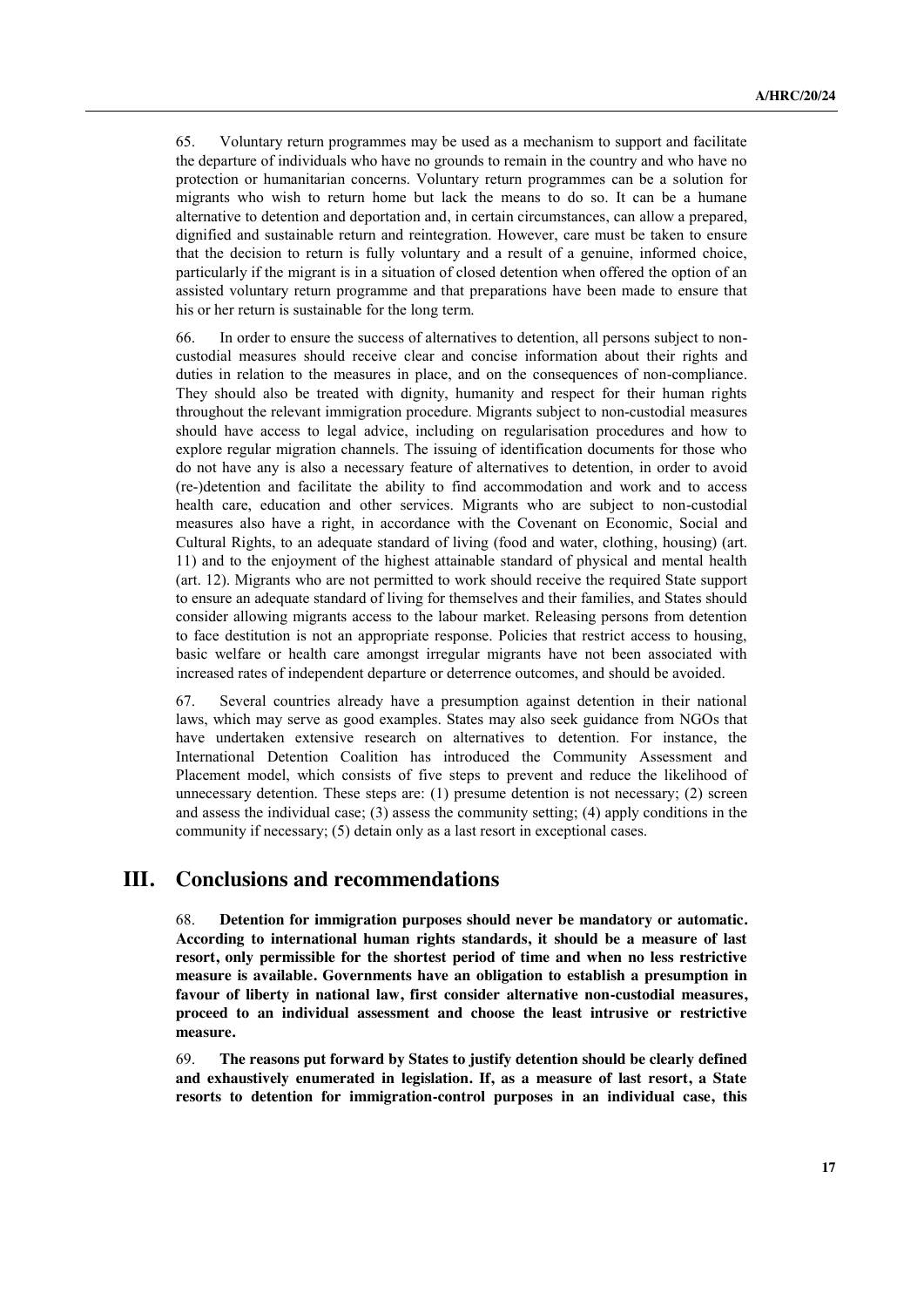**should be considered only when someone presents a risk of absconding or presents a danger to their own or public security**

70. **Administrative detention should not be applied as a punitive measure for violations of immigration laws and regulations, as those violations should not be considered criminal offences.**

71. **The Special Rapporteur calls on States to adopt a human rights-based approach to migration and review their legislation and policies on detention of migrants, ensuring that national laws are harmonized with international human rights norms that prohibit arbitrary detention and inhumane treatment.**

72. **The Special Rapporteur calls on States to consider progressively abolishing the administrative detention of migrants. In the meantime, Governments should take measures to ensure respect for the human rights of migrants in the context of detention, including by:**

**(a) Ensuring that procedural safeguards and guarantees established by international human rights law and national law are applied to any form of detention. In particular, grounds for detention of migrants must be established by law. A decision to detain should only be taken under clear legal authority, and all migrants deprived of their liberty should be informed in a language they understand, if possible in writing, of the reasons for the detention and be entitled to bring proceedings before a court, so that the court can decide on the lawfulness of the detention. Migrants in detention shall be assisted, free of charge, by legal counsel and by an interpreter during administrative proceedings;**

**(b) Ensuring that migrants in detention are accurately informed of the status of their case and of their right to contact a consular or embassy representative and members of their families. Migrants and their lawyers should have full and complete access to the migrants' files;**

**(c) Ensuring that the law sets a limit on the maximum length of detention pending deportation and that under no circumstance is detention indefinite. There should be automatic, regular and judicial review of detention in each individual case. Administrative detention should end when a deportation order cannot be executed;**

**(d) Ensuring that migrants under administrative detention are placed in a public establishment specifically intended for that purpose or, when this is not possible, in premises other than those intended for persons imprisoned under criminal law. The use of privately run detention centres should be avoided. Representatives of, inter alia, national human rights institutions, OHCHR, UNHCR, ICRC and NGOs should be allowed access to all places of detention. All migrant detention facilities – whatever their form – should be subject to a common set of standards, policies and practices and should be monitored by an independent central authority that is dedicated to ensuring compliance with the common set of standards, policies and practices;** 

**(e) Ensuring that the Body of Principles for the Protection of All Persons under Any Form of Detention and Imprisonment are applied to all migrants under administrative detention. The principles include the provision of a proper medical examination as promptly as possible and medical treatment and care whenever necessary and free of charge; the right to assistance, free of charge if necessary, of an interpreter and a legal counsel; the right to communicate with the outside world, in particular family and counsel; the right to obtain, within the limits of available public resources, educational, cultural and informational material;**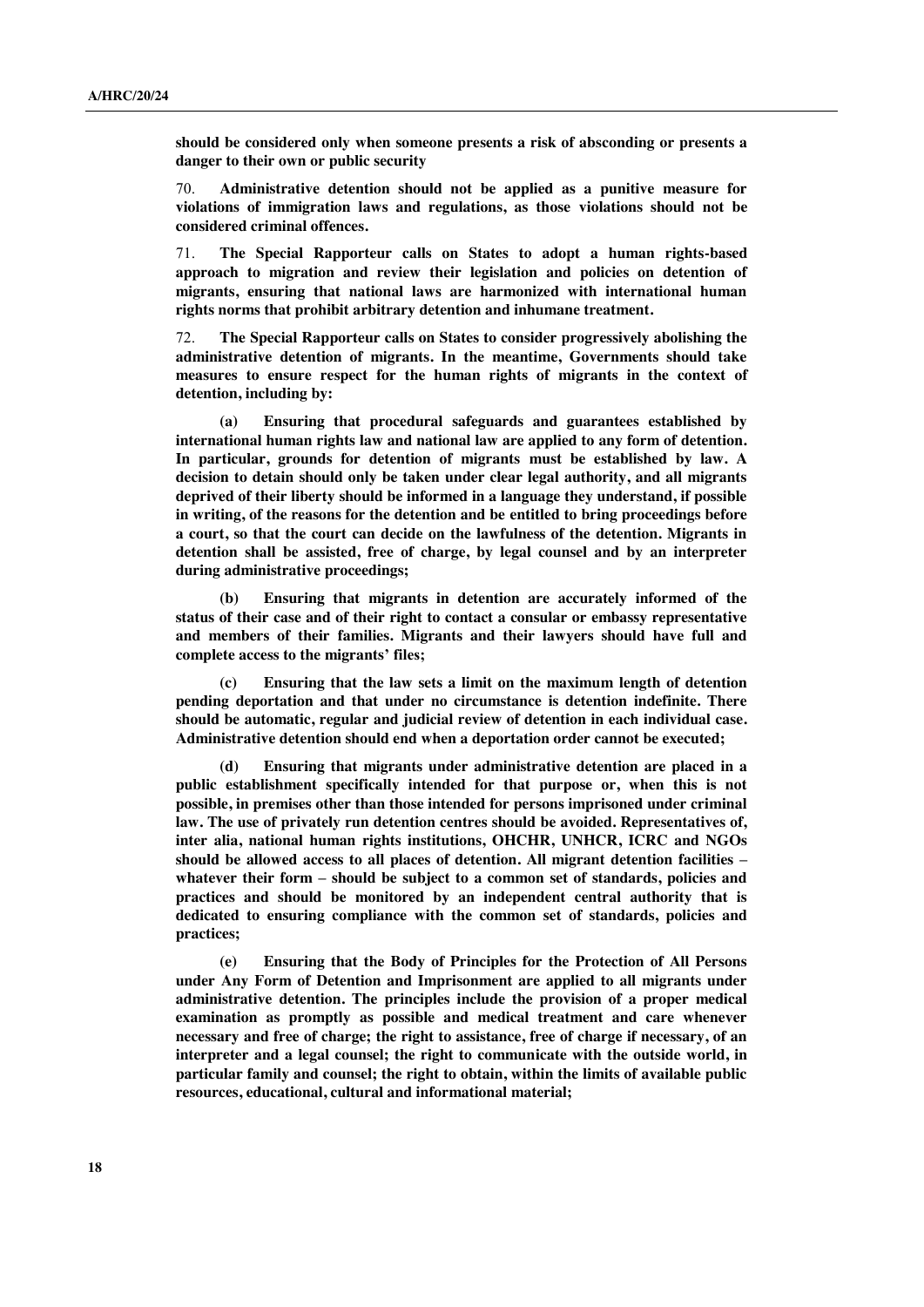**(f) Applying the Standard Minimum Rules for the Treatment of Prisoners to migrants under administrative detention, including providing for the separation of administrative detainees from criminal detainees; ensuring an adequate standard of accommodation, including minimum floor space, lighting, heating and ventilation; providing for adequate sanitary, bathing and shower installations; allowing administrative detainees to wear their own clothing, and provide facilities for their cleaning; a separate bed with clean bedding for each detainee; adequate food and drinking water; at least one hour of outdoor exercise daily; the right to communicate with relatives and friends and to have access to newspapers, books and religious advisers; ensuring the presence of at least one qualified medical officer who should have some knowledge of psychiatry, as well as a qualified dental officer; and ensuring the right to make a request or complaint to the central prison administration, judicial authorities or other proper authorities;**

**(g) Giving particular attention to the situation of women in detention, ensuring that they are separated from men, and attended and supervised only by women officers, in order to protect them against sexual violence, and avoid the detention of pregnant women and breastfeeding mothers;**

**(h) Ensuring that legislation does not allow for the detention of unaccompanied children and that detention of children is permitted only as a measure of last resort and only when it has been determined to be in the best interest of the child, for the shortest appropriate period of time and in conditions that ensure the realization of the rights enshrined in the Convention on the Rights of the Child. Children under administrative detention should be separated from adults, unless they can be housed with relatives in separate settings. Children should be provided with adequate food, bedding and medical assistance and granted access to education and to open air recreational activities. When migrant children are detained, the United Nations Rules for the Protection of Juveniles Deprived of their Liberty and the United Nations Standard Minimum Rules for the Administration of Juvenile Justice should be strictly adhered to. The detention of children whose parents are detained should not be justified on the basis of maintaining the family unit: instead, alternatives to detention should be applied to the entire family;** 

**(i) Ensuring that legislation prevents trafficked persons from being prosecuted, detained or punished for illegal entry or residence in the country or for the activities they are involved in as a consequence of their situation as trafficked persons. In this respect, the Special Rapporteur invites States that have not yet done so to consider ratifying the Protocol to Prevent, Suppress and Punish Trafficking in Persons, Especially Women and Children, supplementing the United Nations Convention against Transnational Organized Crime;**

**(j) Taking into due consideration the particular vulnerabilities of specific groups of migrants including victims of torture, unaccompanied older migrants, migrants with a mental or physical disability and migrants living with HIV/AIDS. Detention of migrants belonging to vulnerable categories and in need of special assistance should be only allowed as a measure of last resort, and they should be provided with adequate medical and psychological assistance;**

**(k) Applying stateless status determination procedures to stateless migrants, and provide persons recognized as being stateless with a lawful immigration status.**

73. **The Special Rapporteur would like to remind Governments that alternatives to detention should not become alternatives to unconditional release, whenever such release is a possibility. Governments should put in place safeguards to ensure that those eligible for release without conditions are not diverted into alternative measures.**